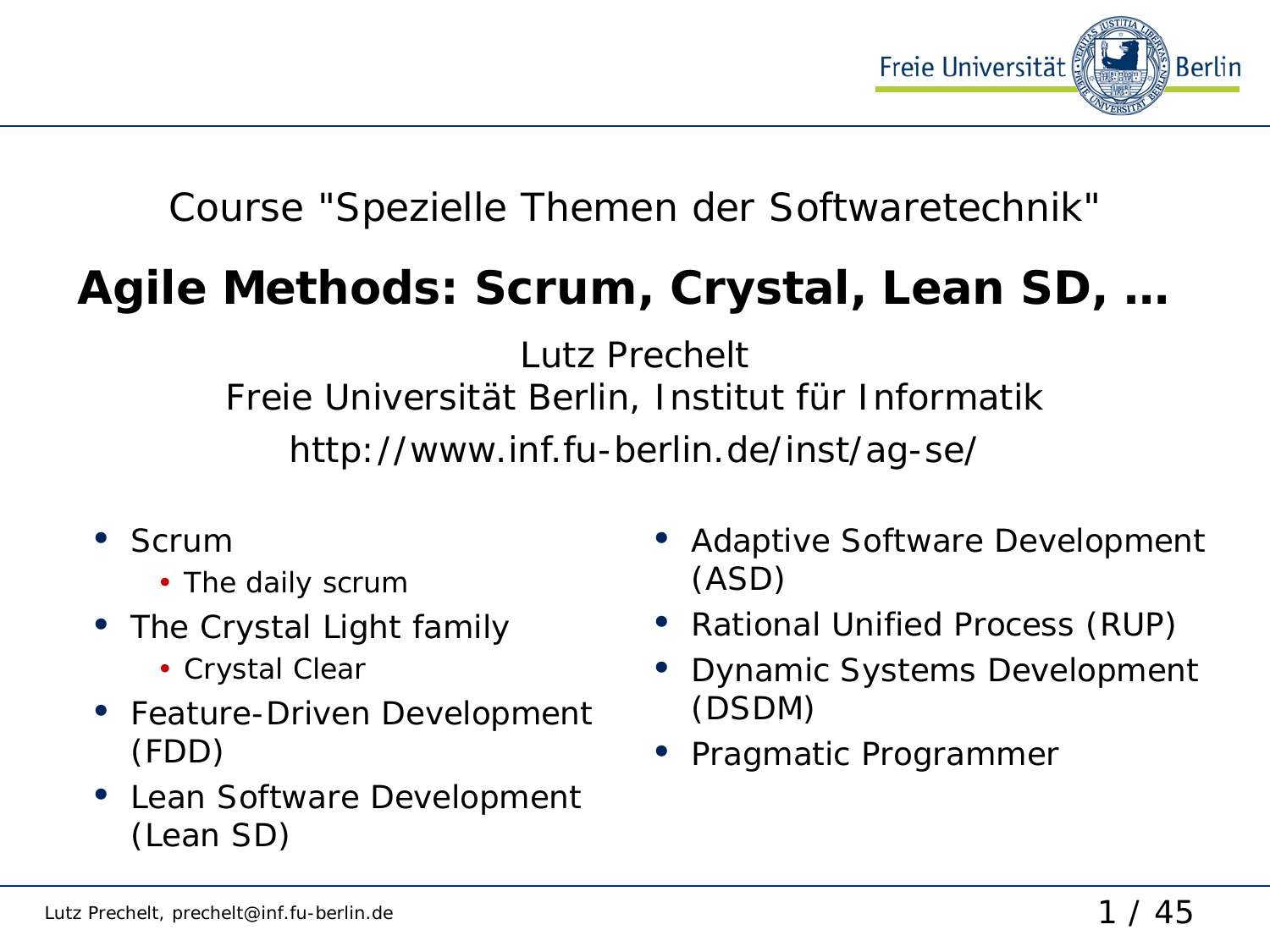

- Understand the basic ideas, strengths, and application scope of several other agile approaches
- Thereby get an overview of the methods space of agile methods overall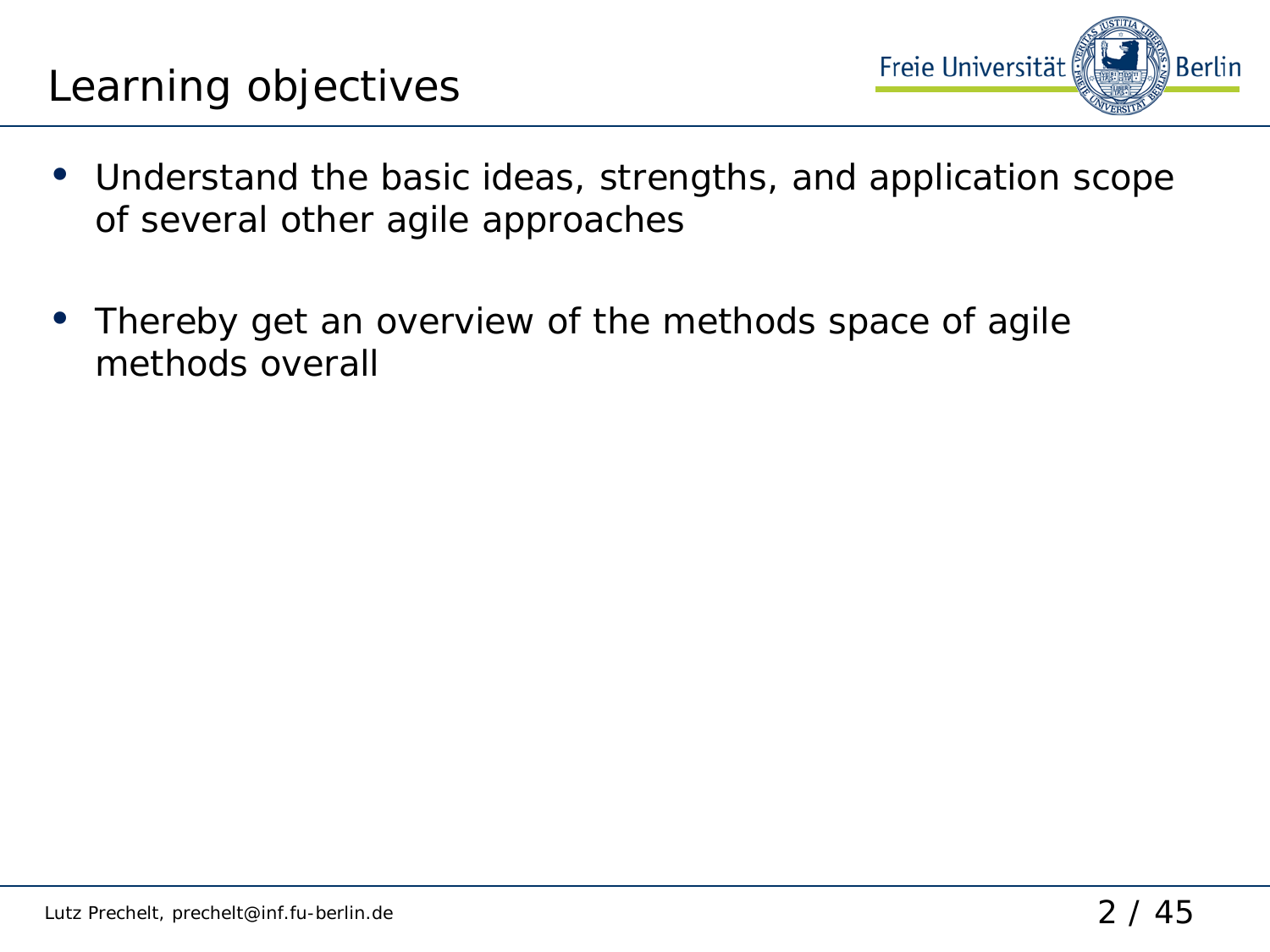

- **Scrum** 
	- Ken Schwaber
- **Crystal** 
	- Alistair Cockburn
- Feature-Driven Development (FDD)
	- Coad, Palmer, Felsing
- Lean Software Development
	- Mary and Tom Poppendieck
- Adaptive Software Development (ASD)
	- Jim Highsmith
- Rational Unified Process (RUP)
	- Philippe Kruchten, Ivar Jacobsen, et al.
- Dynamic Systems Development Method (DSDM)
	- DSDM consortium
- Agile development in the large
	- Jutta Eckstein
- The Pragmatic Programmer
	- Andrew Hunt, David Thomas

(in a rather random order)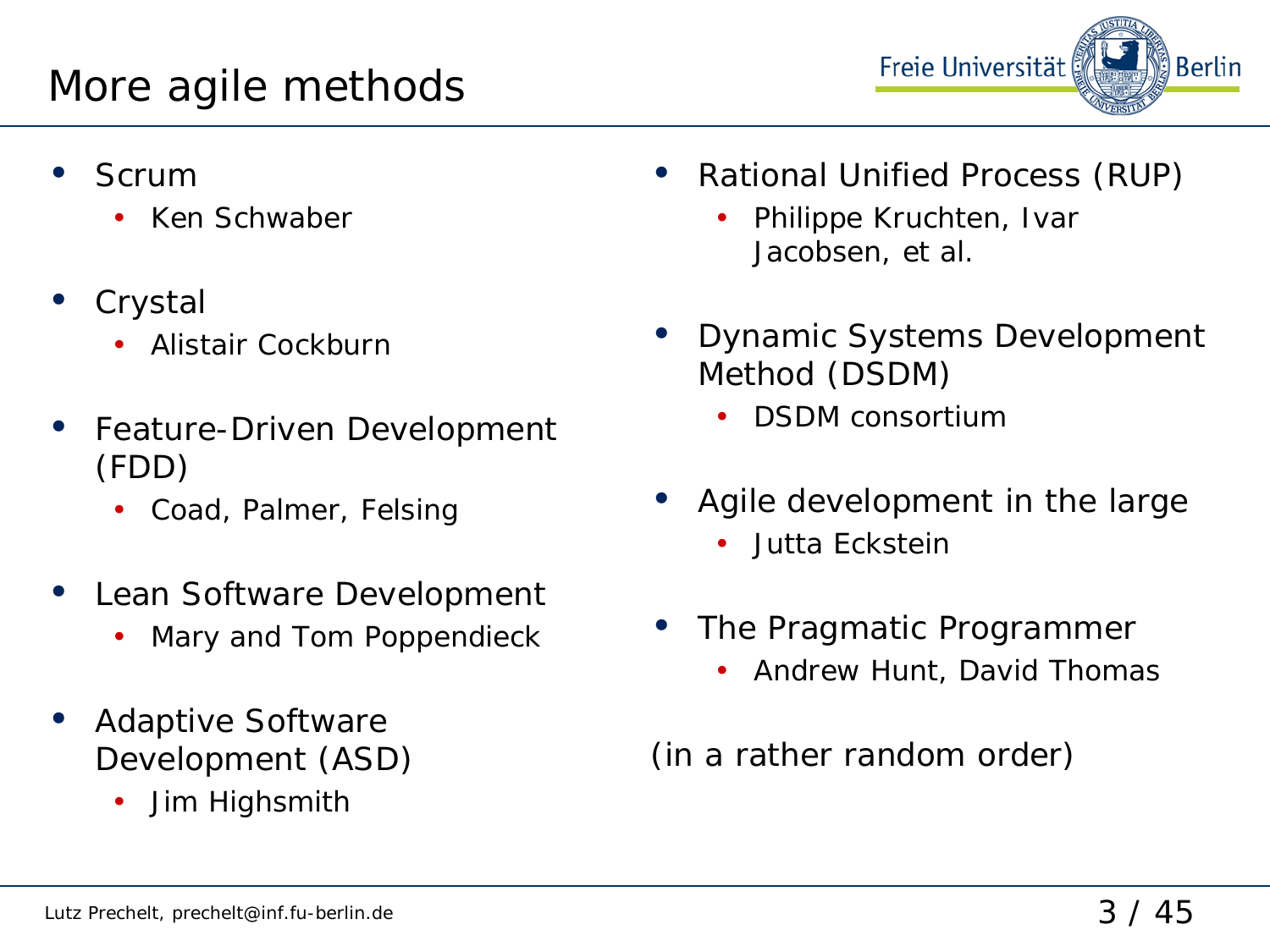Source



• For an overview and comparison of several agile methods, see Pekka Abrahamsson, Outi Salo, Jussi Ronkainen, Juhani Warsta:

*"Agile Software Development Methods: Review and Analysis"*, VTT Publications 478, 2002.

- A 112-page technical report that describes several methods
	- XP, Scrum, Crystal, FDD, RUP, DSDM, ASD, and Open Source development,
- in a somewhat uniform way:
	- Process, Roles and responsibilities, Practices, Adoption and experiences, Scope of use, Current research
	- Much of the following (including several graphics) is taken from this report
- very useful reading!<br>
P. Abrahamsson

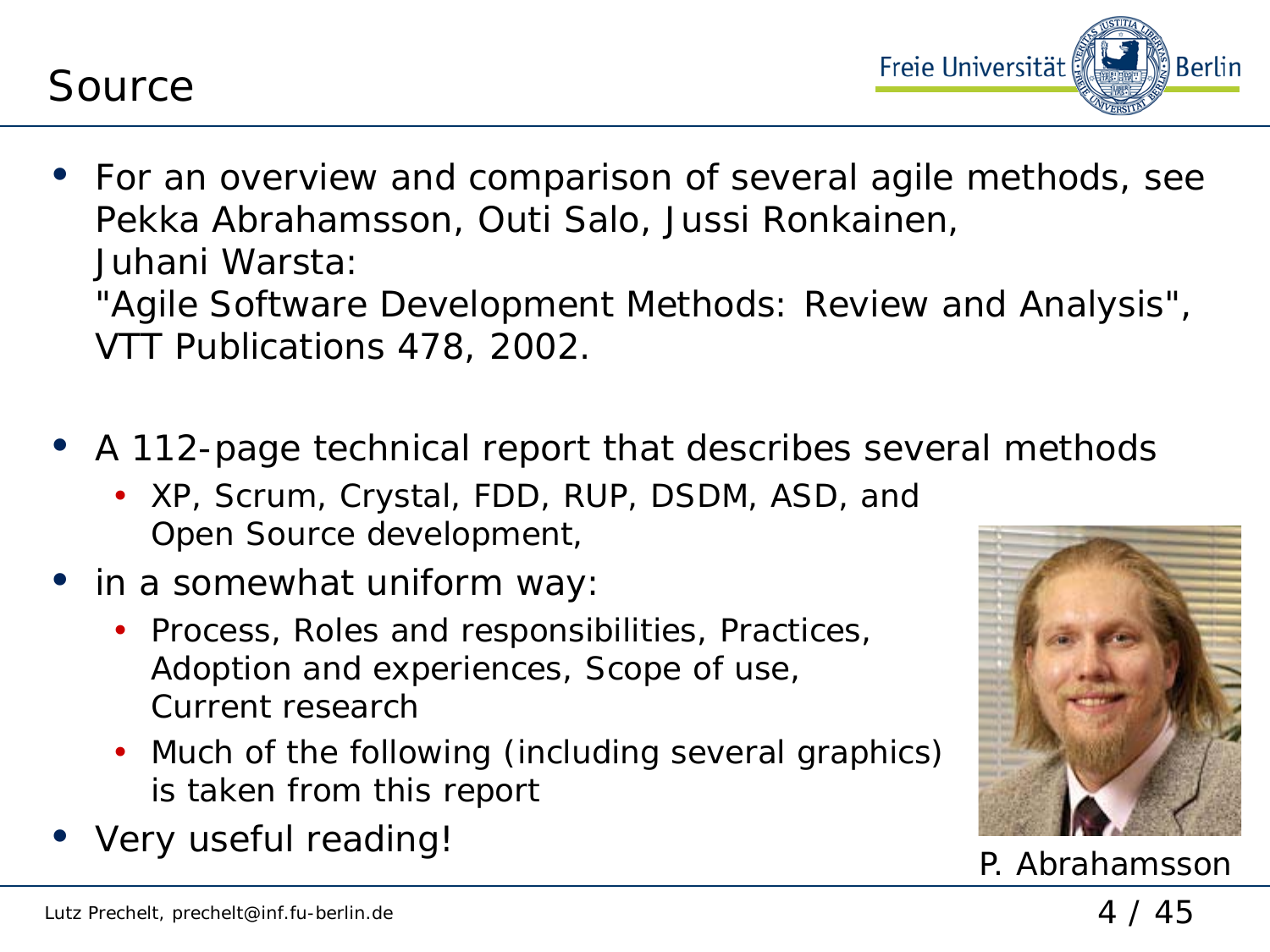Scrum

- H. Takeuchi, I. Nunaka: *"The New Product Development Game"*, Harvard Business Review, January 1986
- Ken Schwaber, Mike Beedle: *"Agile Software Development with Scrum"*, Prentice Hall 2001
- Ken Schwaber: *"Agile Project Management with Scrum"*, Microsoft Press 2004
- http://www.controlchaos.com/







ြို့ Berlin

Freie Universität

Ken Schwaber



Jeff Sutherland Mike Beedle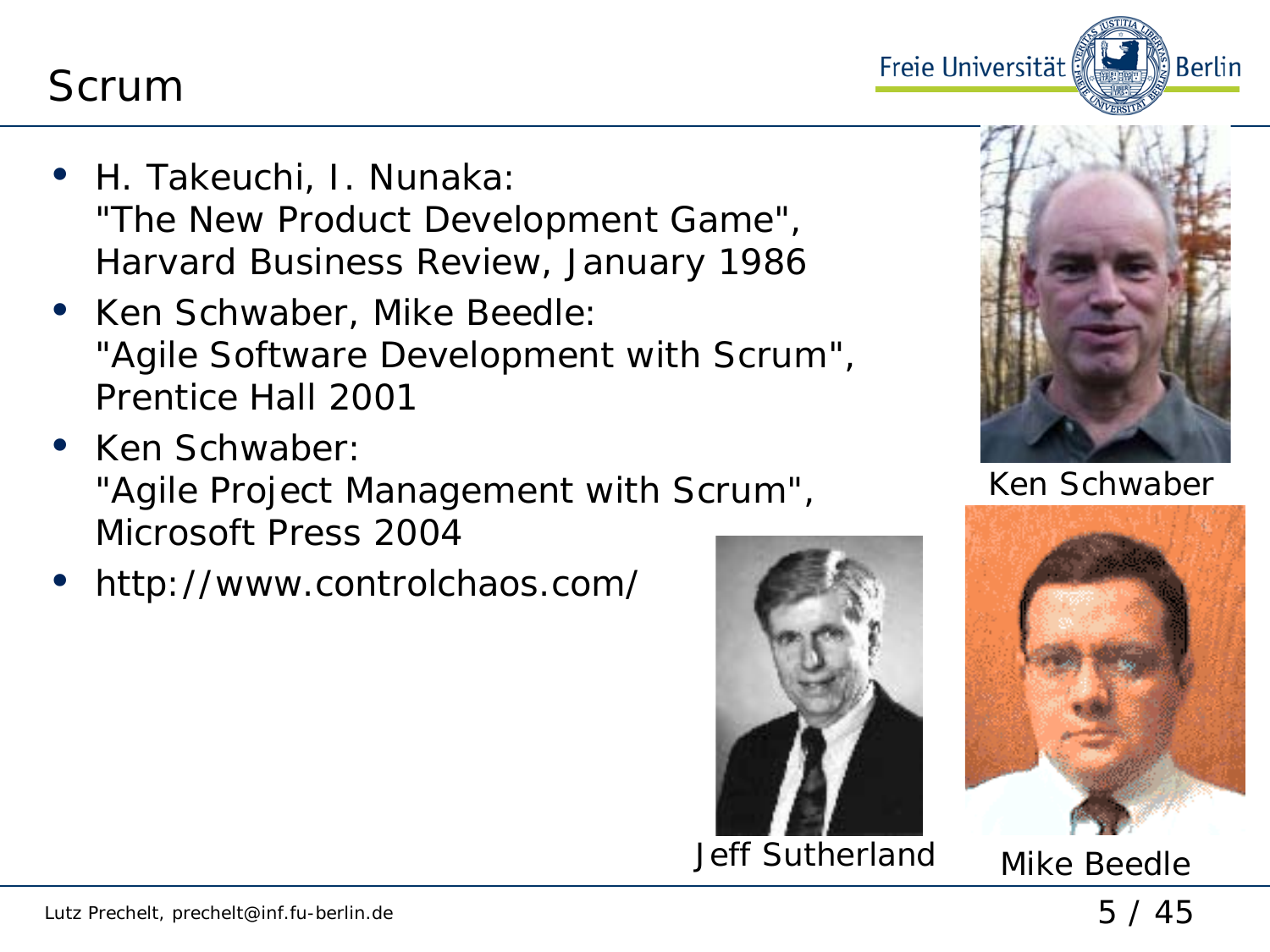



#### 'scrum' is a standard situation in Rugby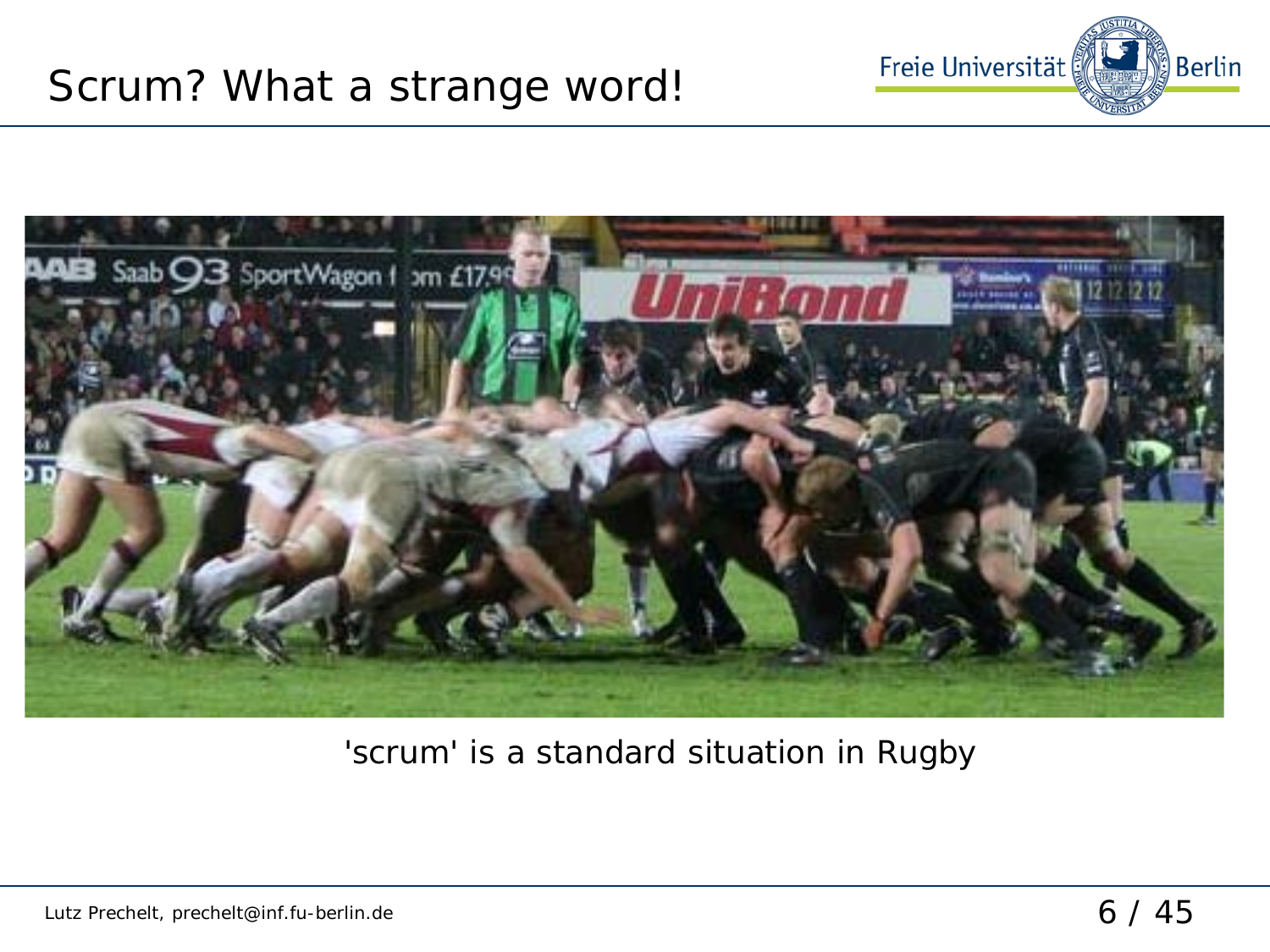

- Scrum is an approach for managing a development process
	- not only for software development
- It does not describe technical development activities
- Scrum's goal is *facilitating the self-organization of the team* so that it can adapt to
	- the specifics of the project and
	- their changes over time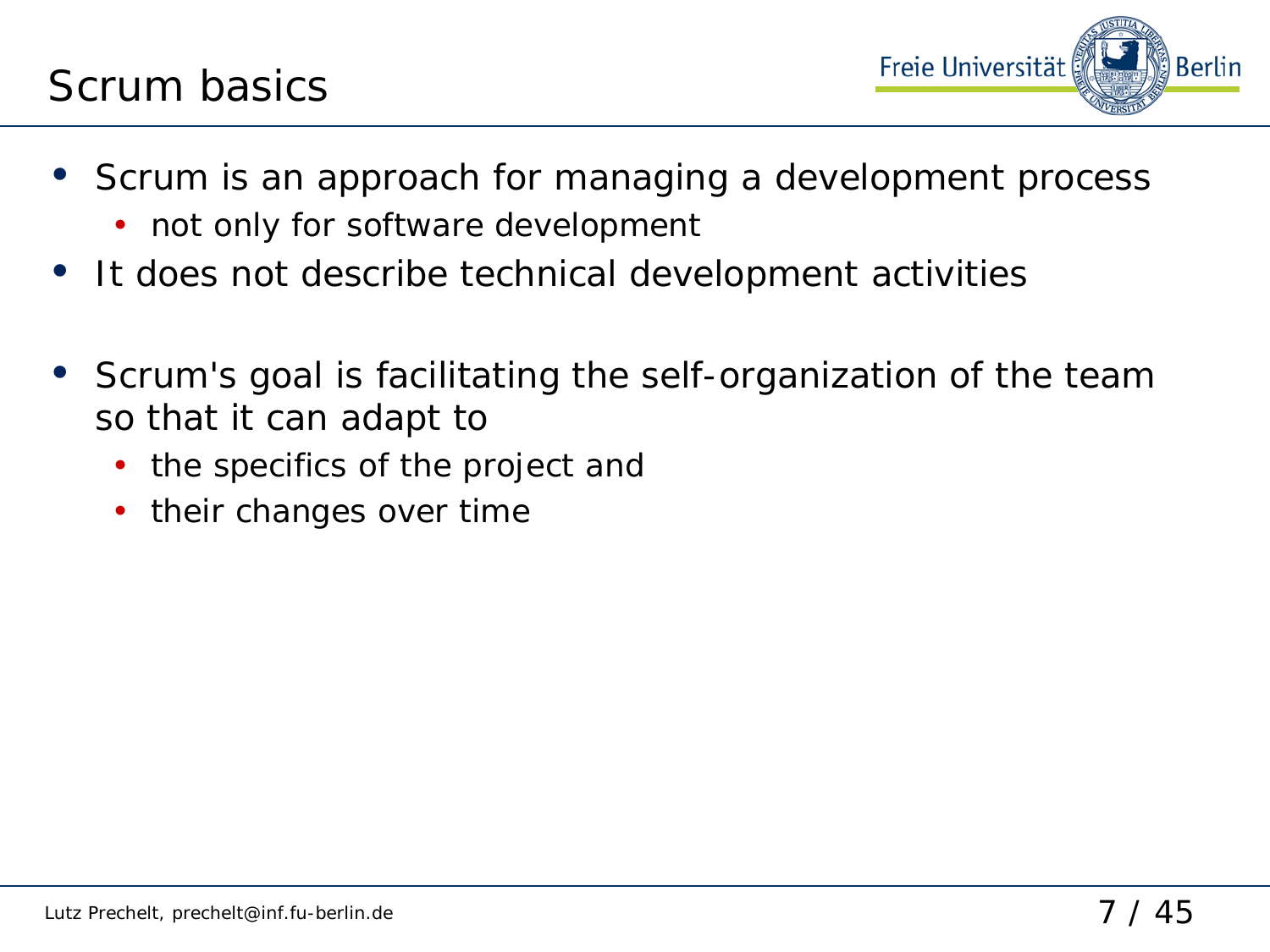

- Product Owner
	- Represents all customers, manages the *Product Backlog*
	- Sets priorities, selects requirements for a *Sprint*
- Scrum Master
	- Responsible for ensuring a smooth execution of the Scrum process (as teacher and coach, not as a manager)
		- This role targets both Team and Product Owner
	- Responsible for removing organizational obstacles
	- *Master* and *Team* together are responsible for product delivery
- Team
	- The developers (typically 5-9), viewed as a self-organizing group of technical and process experts
		- Note the role is team, not developer!
	- Larger projects can use multiple teams
- Sometimes, the *Scrum Master* will be *Product Owner* or *Team member*, too. This produces conflict, but is possible.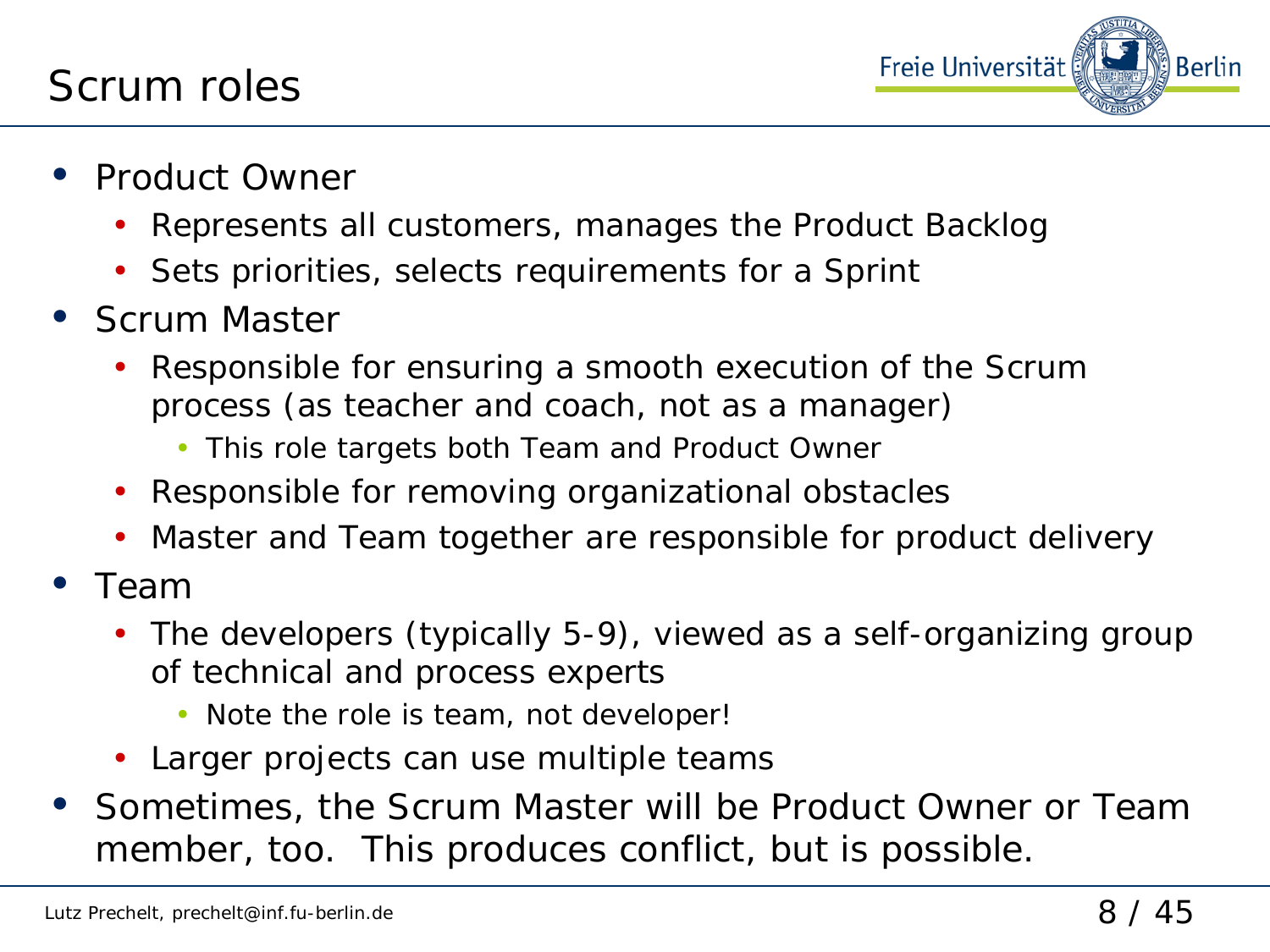

- Product: *Product Backlog List*
	- Collects all requirements that are currently known
		- Including priorities and effort estimates
	- Can be updated at any time (by any stakeholder)
- Activity: *Sprint*
	- The unit of iterative development, addressing
	- usually 2-5 customer-chosen requirements  $($  > Product Backlog)
	- and taking a fixed time (usually one month)
	- for doing analysis, design, implementation, testing
- Product: *Sprint Backlog List* (fine-grained task list)
- ?: *Current Approach*
	- Technology, Architecture, Conventions, Resources
	- Can be modified at any time, typically before a Sprint
- Activity: *Sprint review meeting*
	- A postmortem for process and approach adaptation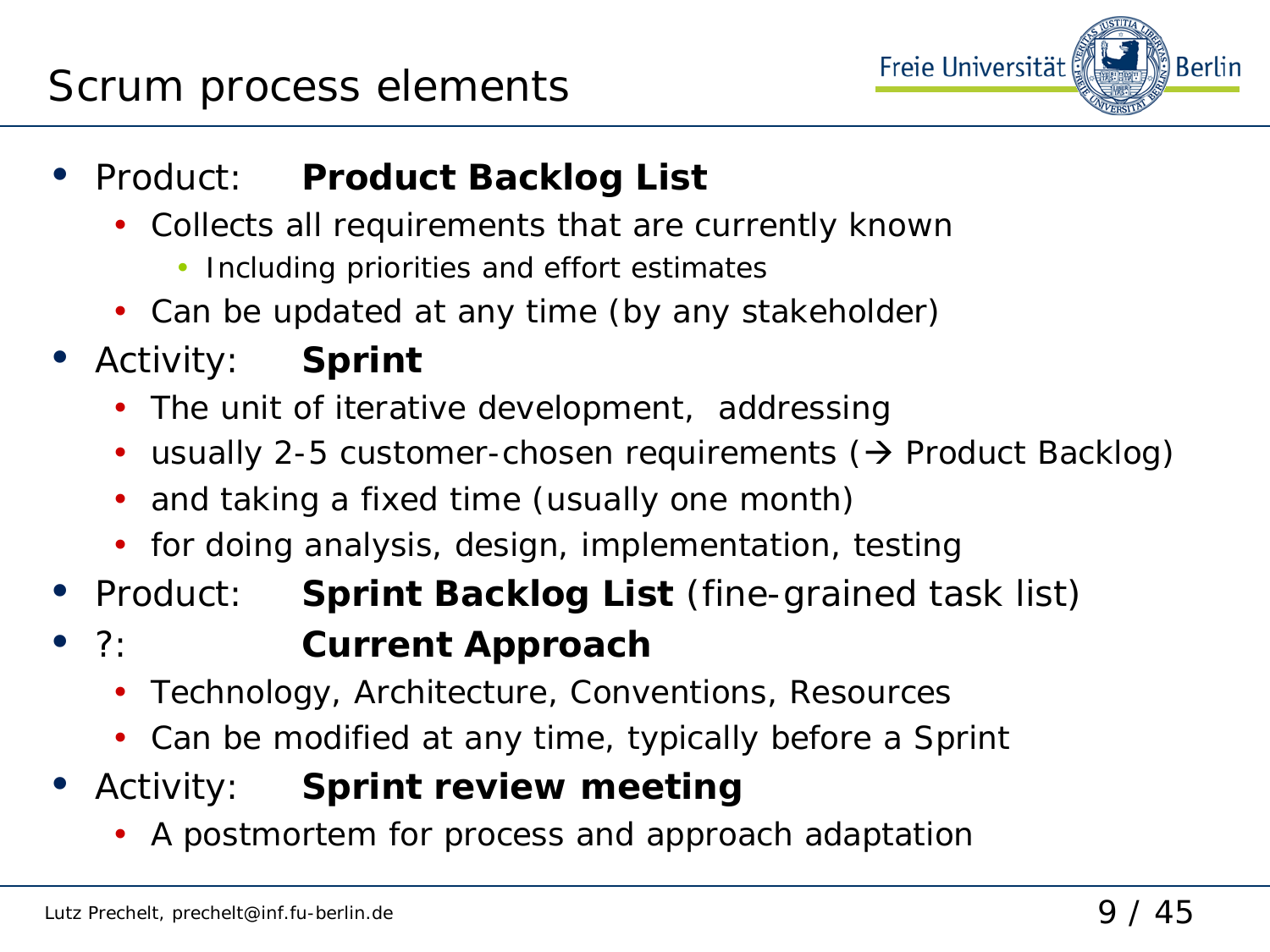

A (perhaps the) key feature of the Scrum process:

- A Scrum Team holds a daily meeting to say and hear
	- what has been done.
	- what is to be done,
	- what is problematic and who could help,
	- what adjustments might be needed to succeed with the Sprint.
- The meeting is strictly limited to 15 minutes
	- and is performed standing up rather than sitting down

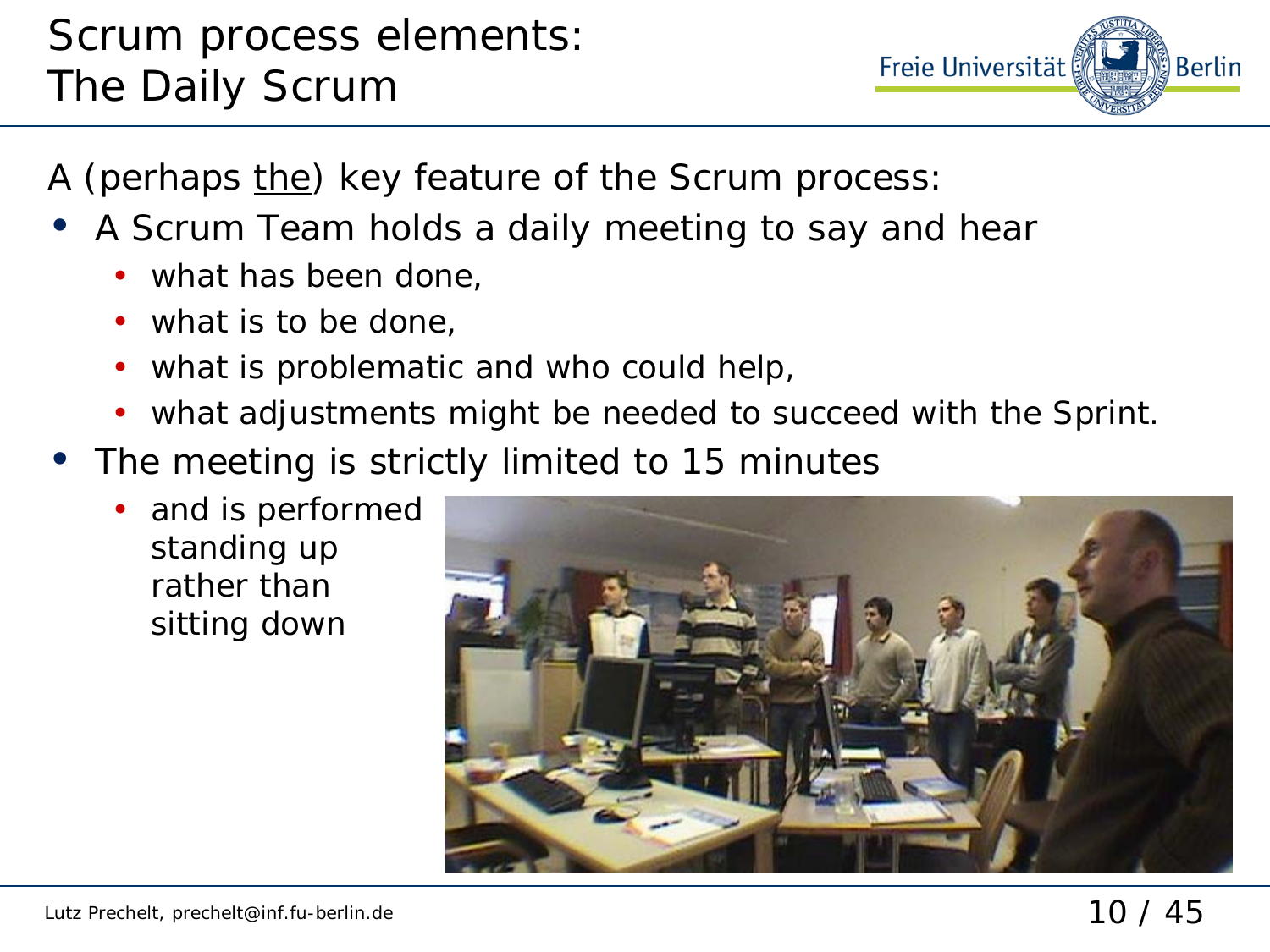## Scrum center of attention: The Sprint

• During a Sprint, requirements are fixed, but the process it not



Freie Universität

္ခ်ီ Berlin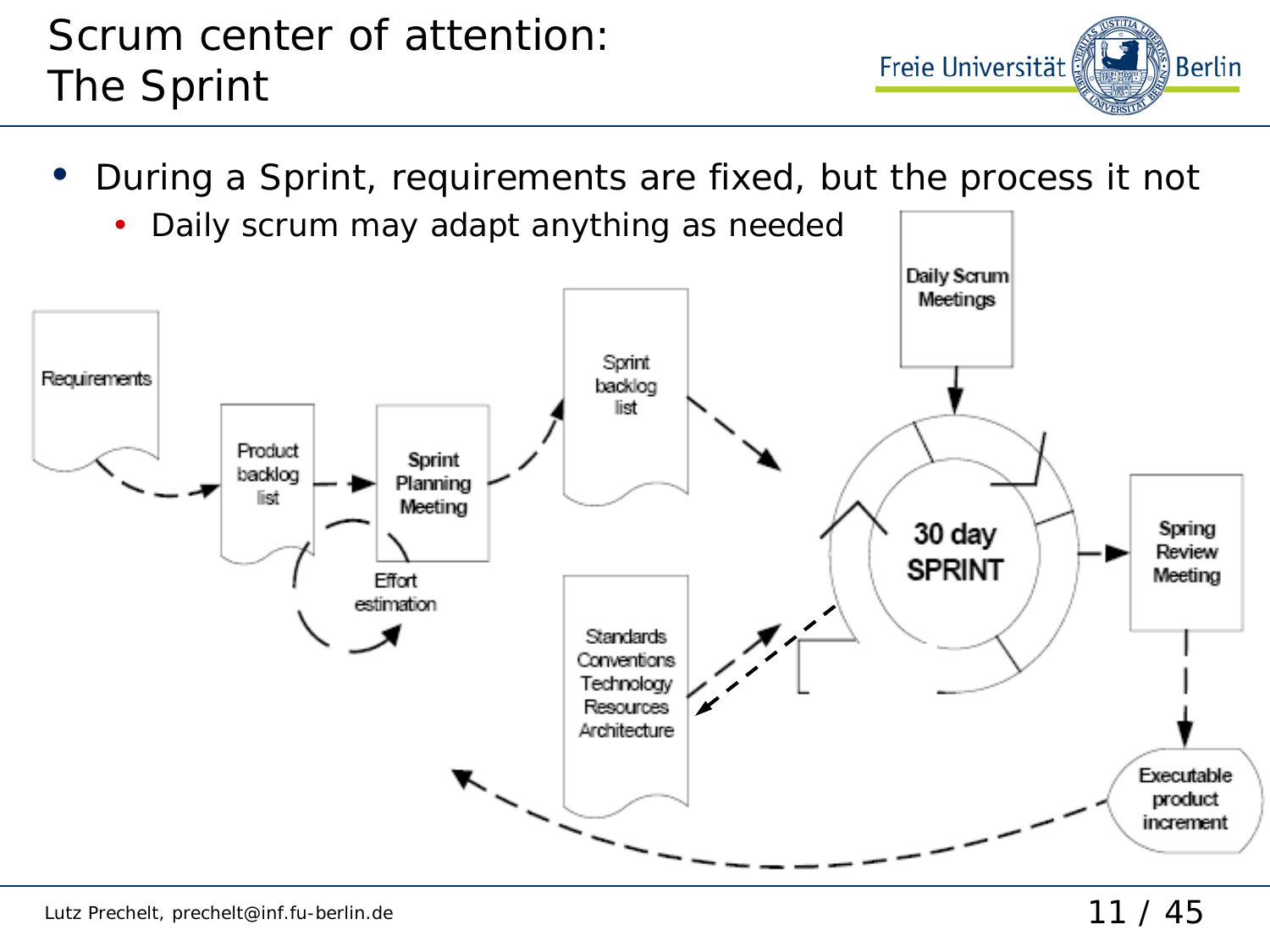## Scrum engineering techniques



- Scrum itself is a management method, not an engineering method
- However, it is compatible with any engineering approach that can be applied in monthly iterations
- Scrum is often combined with XP practices
	- Scrum replaces/extends the planning game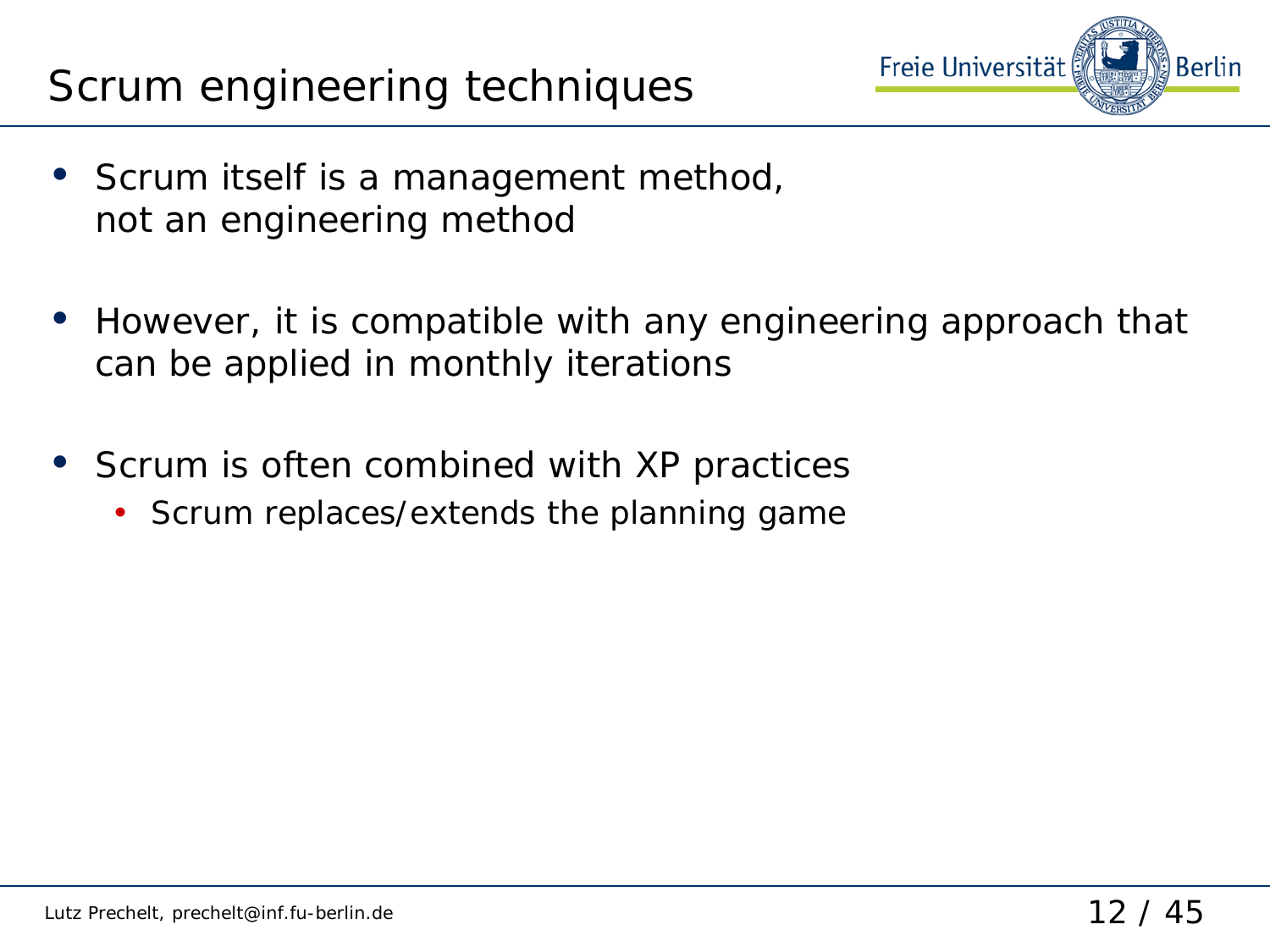

- Ken Schwaber has coached a project using Scrum that took 2,5 years and had 3500 participants overall
- The technique to do this is the "Scrum of Scrums":
	- One participant of each daily Scrum is sent of the daily Scrum-of-Scrums on a second project-level
	- This scales Scrum from 10 up to 100 participants
	- If necessary, a third level could scale up to 1000.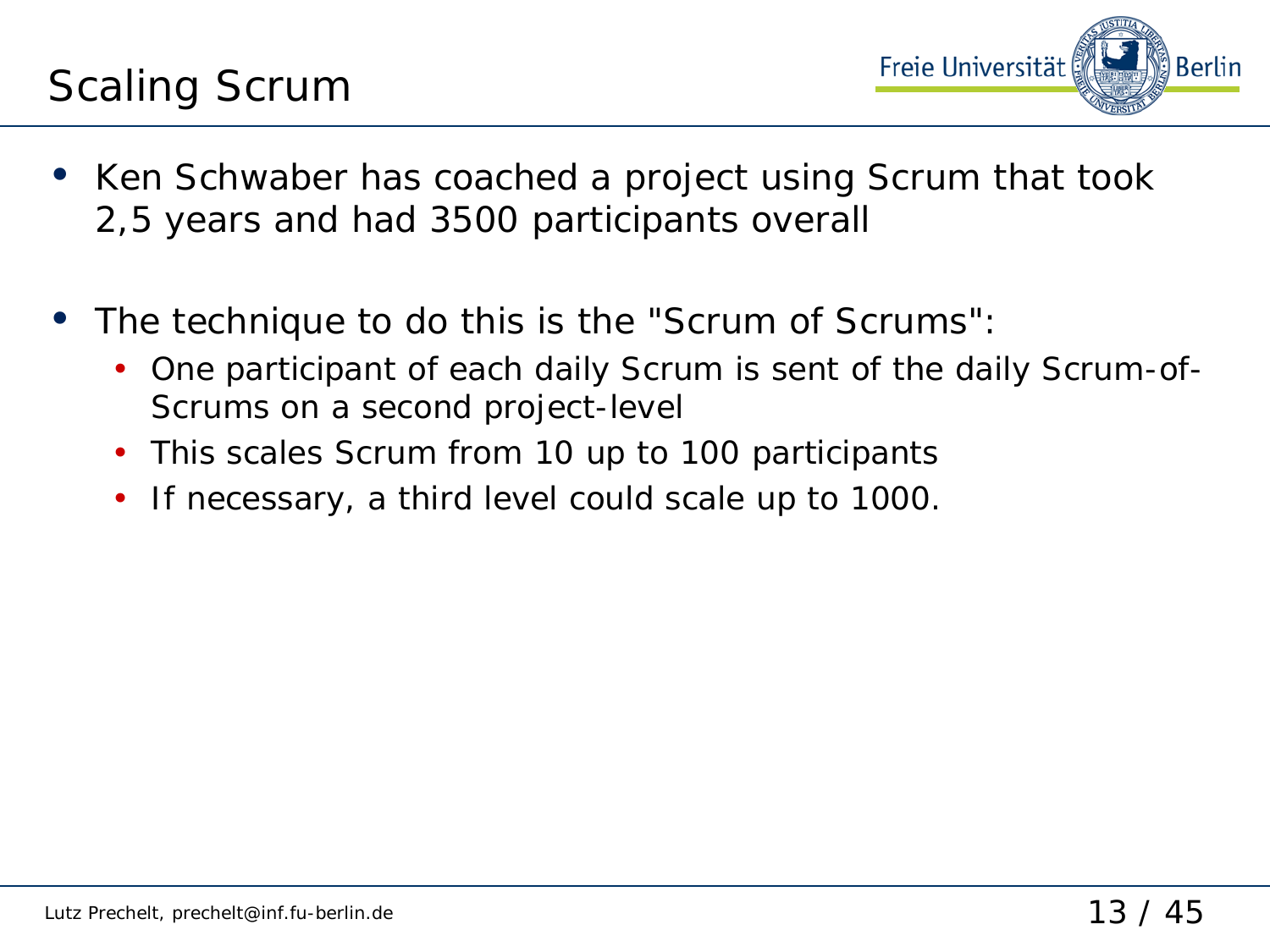# The Crystal Light family

- Alistair Cockburn: *"Crystal Clear: A Human-Powered Methodology for Small Teams"*, Addison-Wesley 2004
- Alistair Cockburn: "Surviving Object-Oriented Projects", Addison-Wesley 1997
	- Contains a sketch of *Crystal Orange* (in Ch.4)
	- Other books may or may not be forthcoming
- *Crystal Light* is a family of methods for different project sizes and criticalities
	- Each tries to be as concrete as possible to be used as a template
	- Project size is measured by the number of people required
	- Criticality is measured by the loss incurred if requirements or implementation are not correct



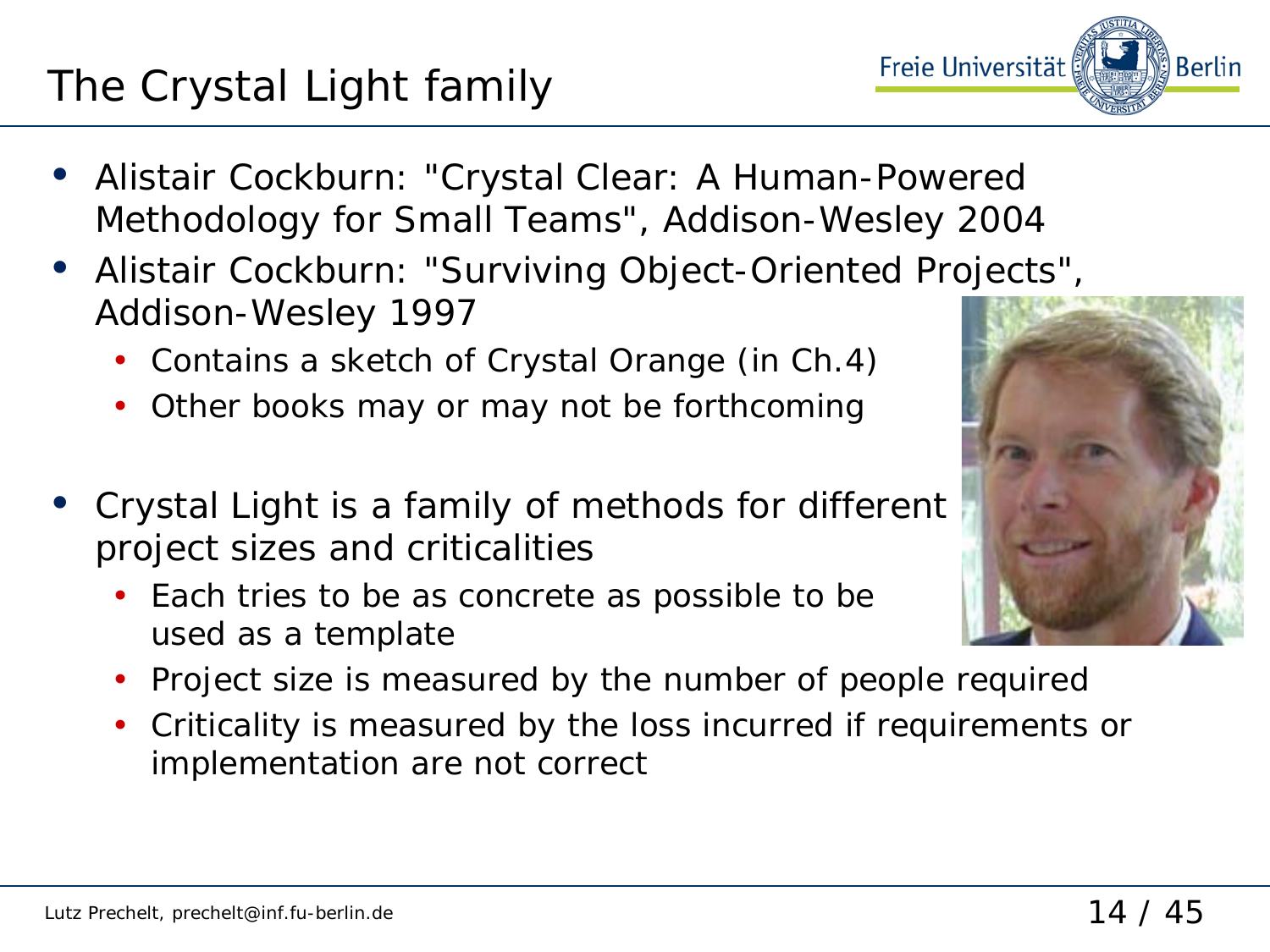# Crystal Light criticality levels

- Freie Universität **Berlin**
- Criticality is measured by possible loss incurred by a failure:
	- **C (Comfort):**
		- A mere nuisance; will not do harm
			- e.g. a failure in a one-person game
	- **D (Discretionary money):**  Significant monetary loss, but bearable
		- e.g. a customer is lost due to bad service

#### • **E (Essential money):**

My enterprise may go bancrupt

- e.g. huge loss due to an incorrect financial transaction system
- **L (Life):**

Somebody may be injured or may even die

- e.g. vehicle control systems
- For each Crystal variant, different behaviors are described depending on criticality level
	- Cockburn does not claim Crystal to be suitable for criticality L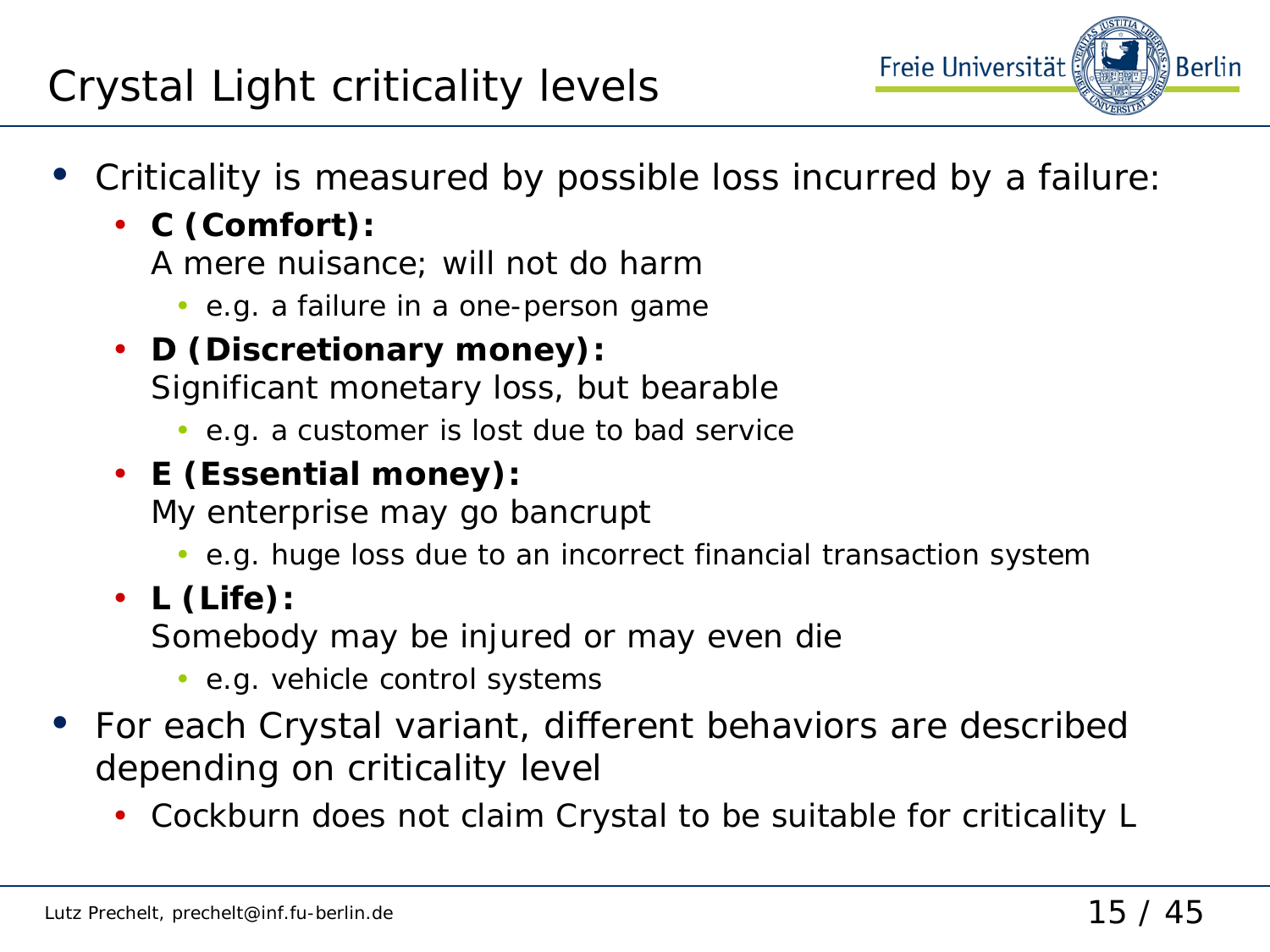# Crystal variants



Criticality<sup>4</sup> of the system • So far, only Crystal Clear has been spelled

• and Crystal Orange in short form

out in detail

• (Cockburn also talks of "Magenta, Blue, and so on")

|  |       |                 |        |            | project        |
|--|-------|-----------------|--------|------------|----------------|
|  | Clear | Yellow          | Orange | <b>Red</b> | Size of<br>the |
|  | C6    | C20             | C40    | C80        |                |
|  | D6    | D <sub>20</sub> | D40    | <b>D80</b> |                |
|  | E6    | E20             | E40    | E80        |                |
|  | L6    | L20             | L40    | L80        |                |
|  |       |                 |        |            |                |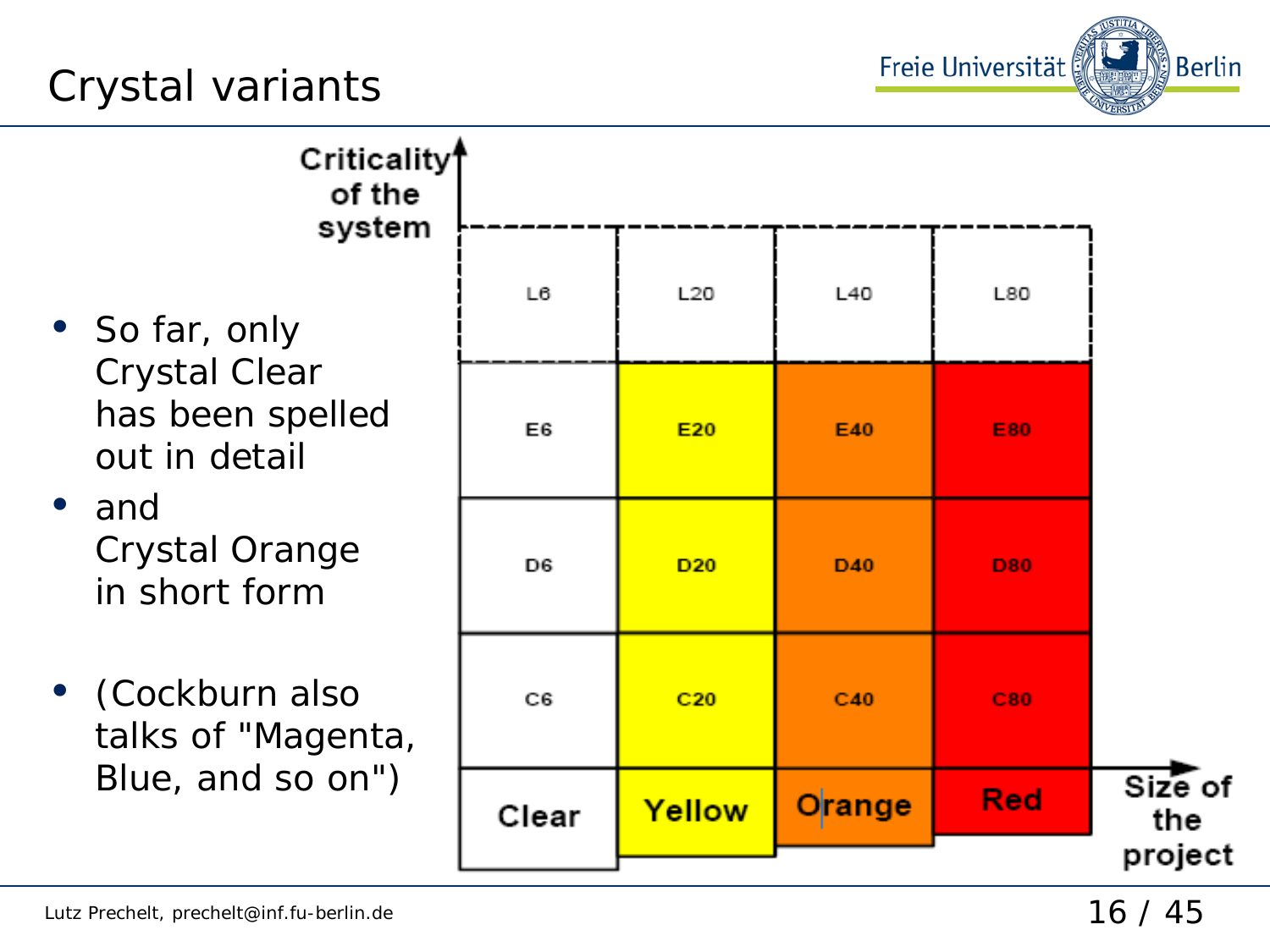

http://alistair.cockburn.us/index.php/Crystal\_Clear\_distilled

- "Crystal Clear is a highly optimized way to use a small, colocated team,
	- **prioritizing for safety in delivering a satisfactory outcome,**
	- efficiency in development, and
	- habitability of the working conventions."
- Brief description of Crystal Clear:
	- "The lead designer and two to seven other developers
	- ... in a large room or adjacent rooms,
	- ... using information radiators such as whiteboards or flip charts,
	- ... having easy access to expert users,
	- ... distractions kept away,
	- ... deliver running, tested, usable code to the users
	- ... every month or two (quarterly at worst),
	- ... reflecting and adjusting their working conventions periodically"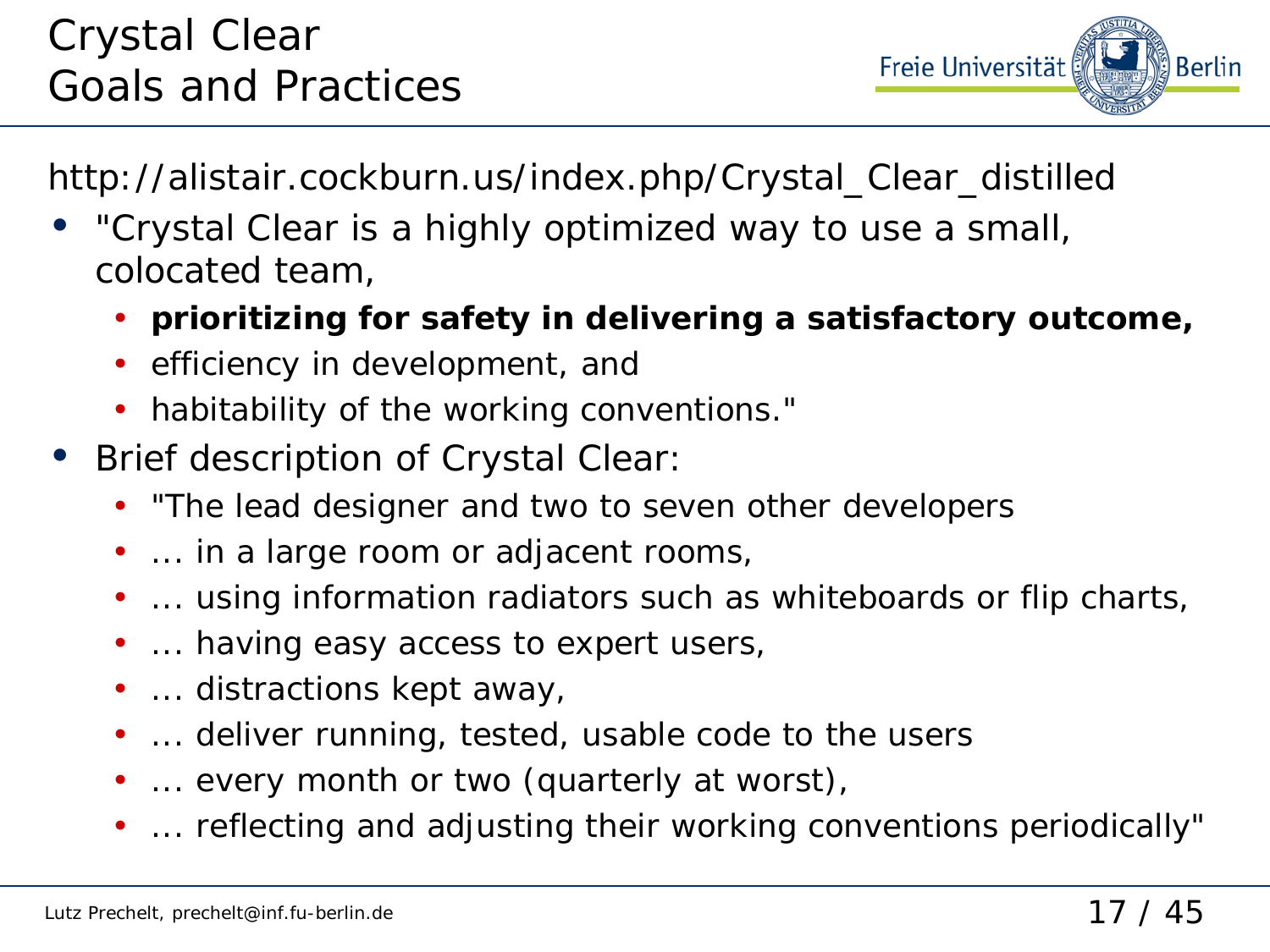Freie Universität Berlin

http://alistair.cockburn.us/index.php/Crystal\_Clear\_distilled

- The people set in place the safety properties below using the techniques they feel appropriate.
	- The first three properties are required in Crystal Clear;
	- the next four get the team further into the safety zone.

# **1. Frequent Delivery**

- **2. Reflective Improvement**
- **3. Osmotic Communication**
- 4. Personal Safety
- 5. Focus
- 6. Easy Access to Expert Users
- 7. A technical environment with Automated Tests, Configuration Management, and Frequent Integration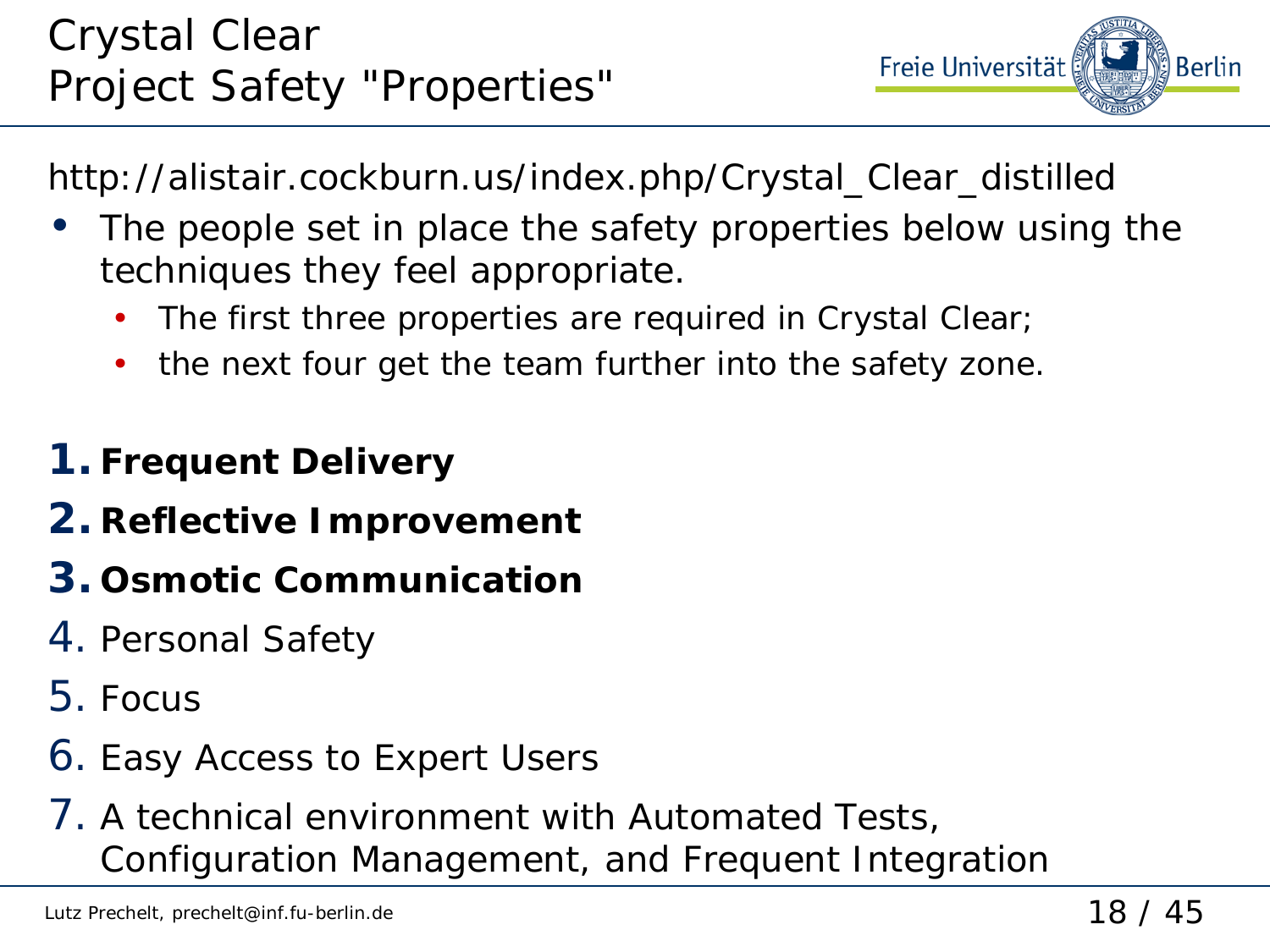# Crystal process improvement technique: Reflection workshop



| • Hang a flipchart<br>• Fill in the chart<br>• 30 minutes<br>• Hang the chart in a<br>public, visible,<br>frequently seen place ! | Keep these<br>test lock-down<br>quiet time<br>daily meetings | Try these<br>pair testing<br>fines for interruptions<br>programmers help testers |
|-----------------------------------------------------------------------------------------------------------------------------------|--------------------------------------------------------------|----------------------------------------------------------------------------------|
| • Try the ideas<br>Repeat each month or<br>$\bullet$<br>after each iteration                                                      | Problems<br>too many interruptions<br>shipping buggy code    |                                                                                  |

(Headings are part of the chart. Entries are **example**s only.)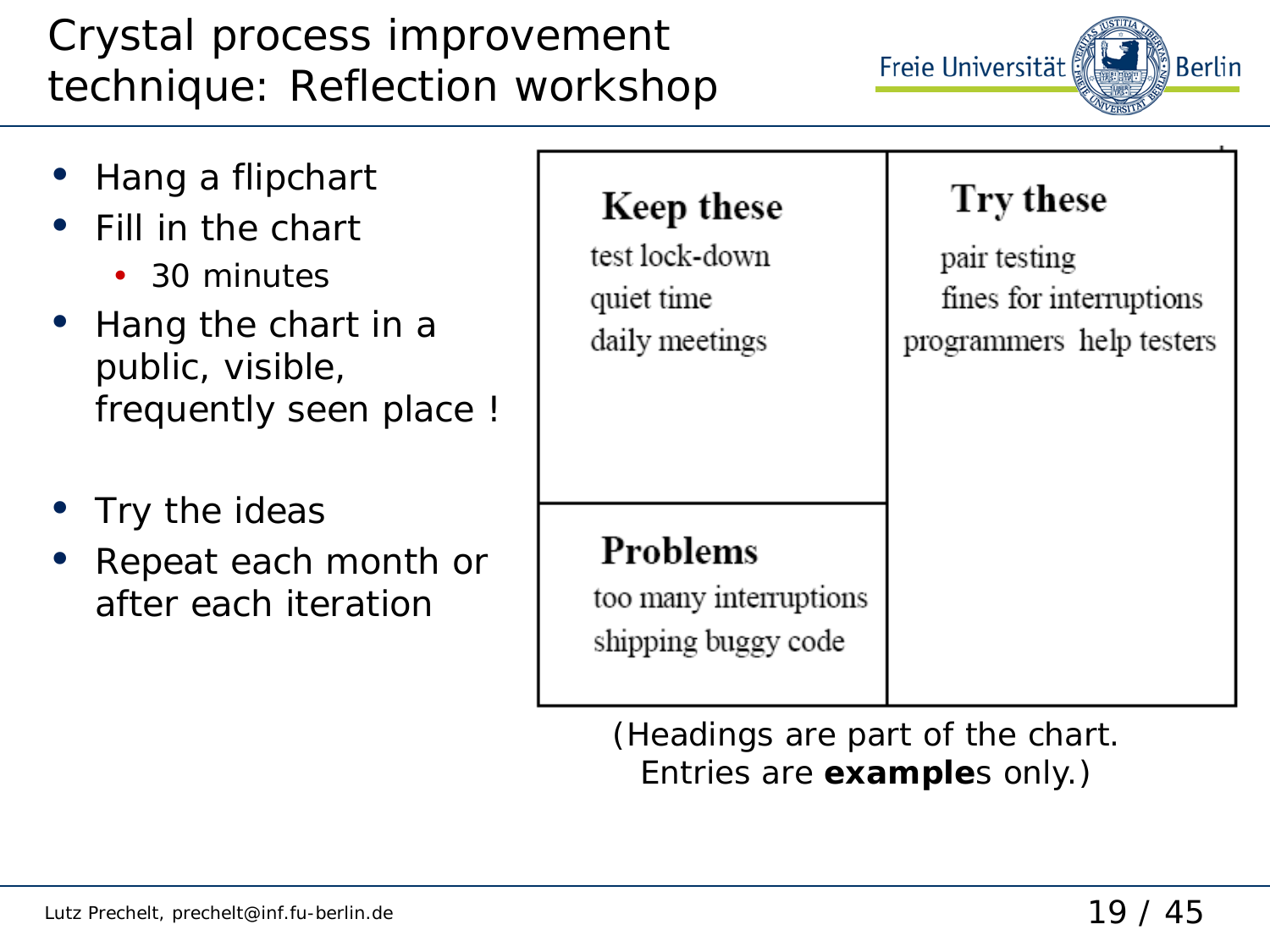

http://alistair.cockburn.us/index.php/Crystal\_light\_methods

- If a team can increase its discipline and consistency of action, they can lighten their methodology even more
	- Crystal is based on developers' maximum individual preference
	- XP is based on having everyone follow disciplined practices
- XP pursues greater productivity through increased discipline, but is harder for a team to follow:
	- Crystal Clear permits greater individuality within the team, and more relaxed work habits, for some loss in productivity.
	- Crystal Clear should be easier for a team to adopt, but XP produces better results if the team can follow it.
	- A team can start with Crystal Clear and move up to XP later.
	- A team that falls off XP can back up to Crystal Clear.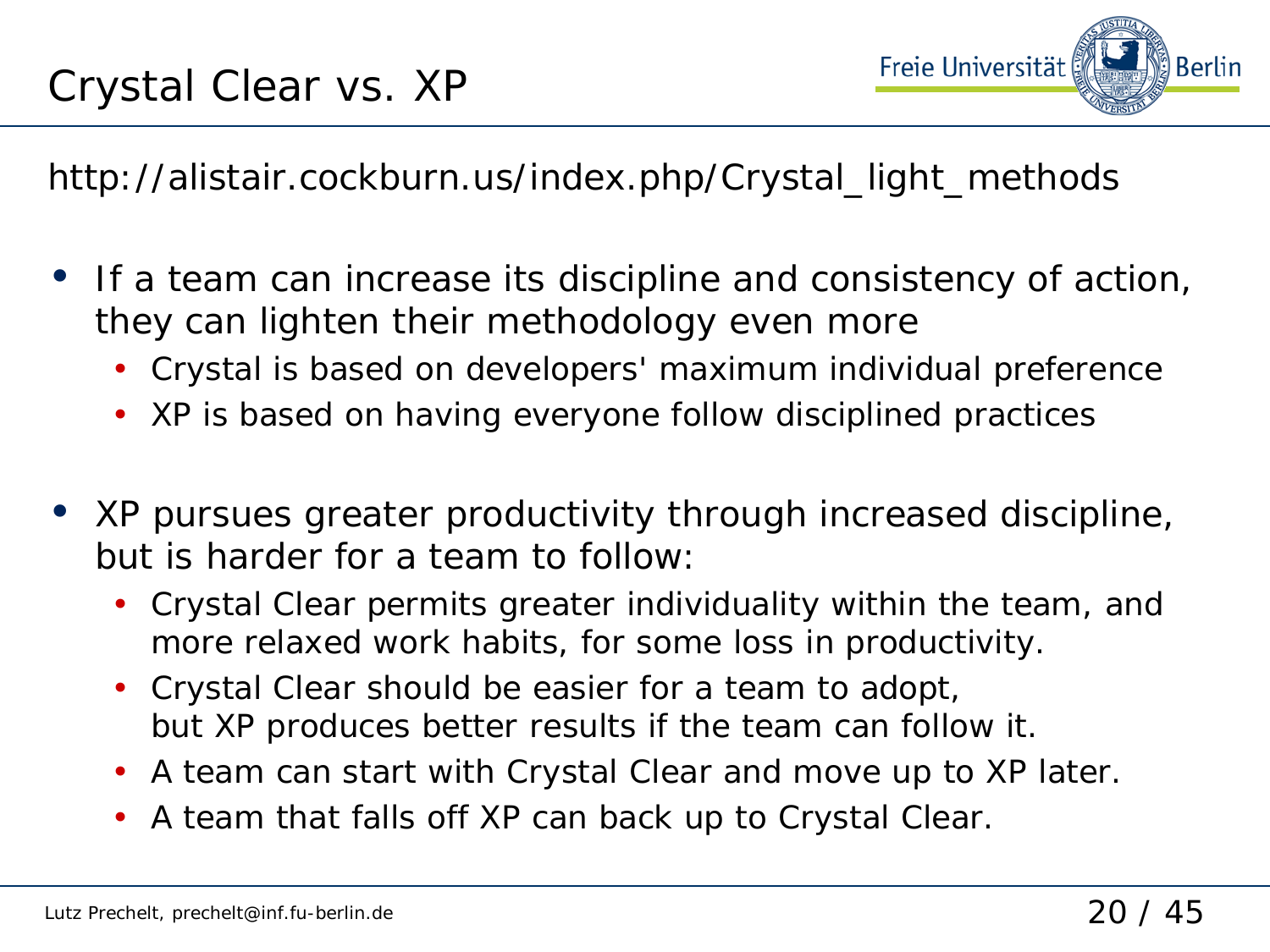# Feature-Driven Development (FDD)



- Stephen Palmer, John Felsing: *"A Practical Guide to the Feature-Driven Development"*, Prentice-Hall 2002
- http://www.featuredrivendevelopment.com/



Stephen Palmer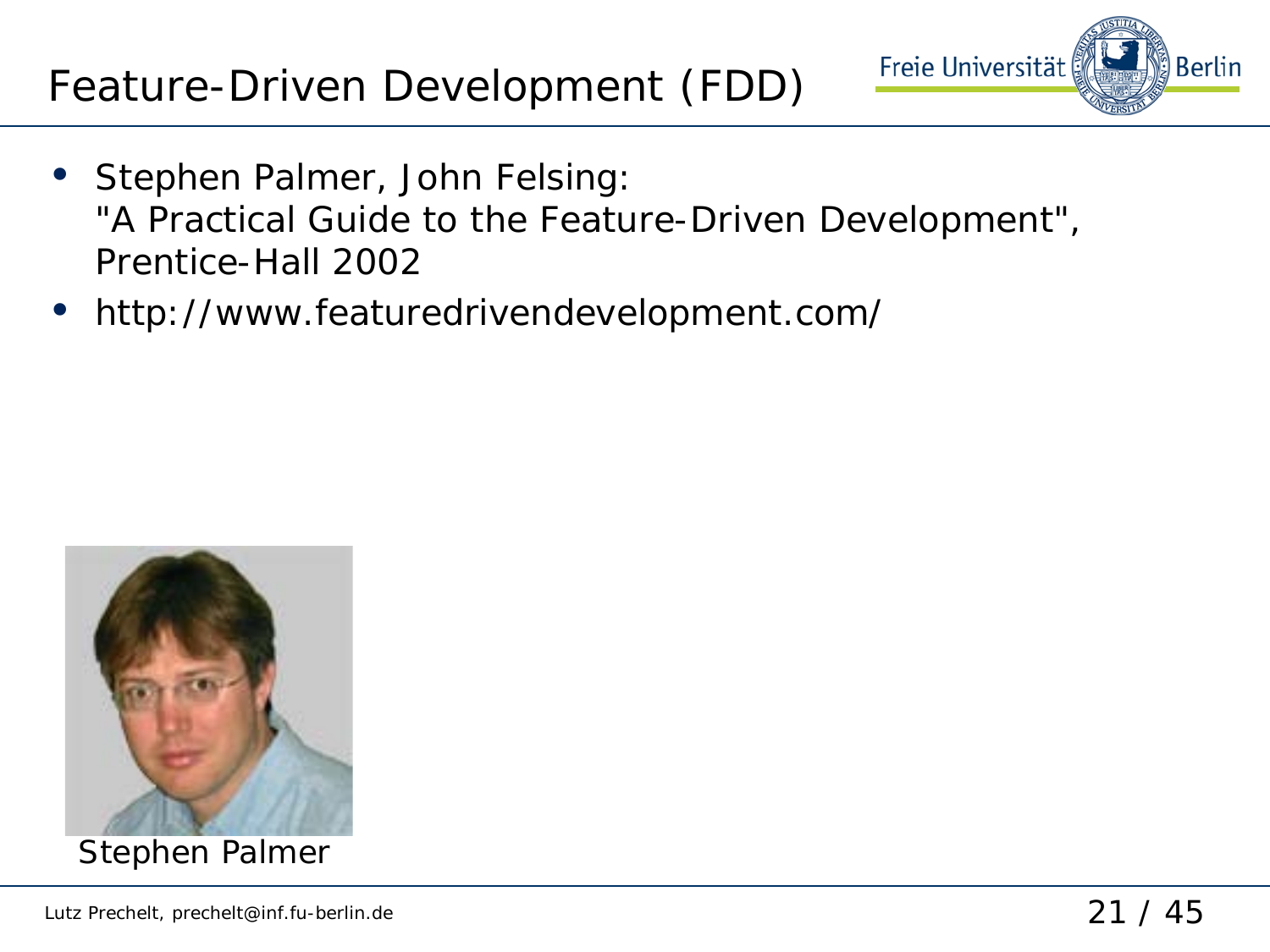# Feature-Driven Development (FDD)

- Freie Universität **Berlin**
- FDD is a classical incremental development process
	- In each iteration (about 2-10 days), one or several features are built,
	- each by a feature team, headed by a Chief Programmer.
- FDD is not particularly lightweight
	- but fine-grained.
	- It targets larger or large projects

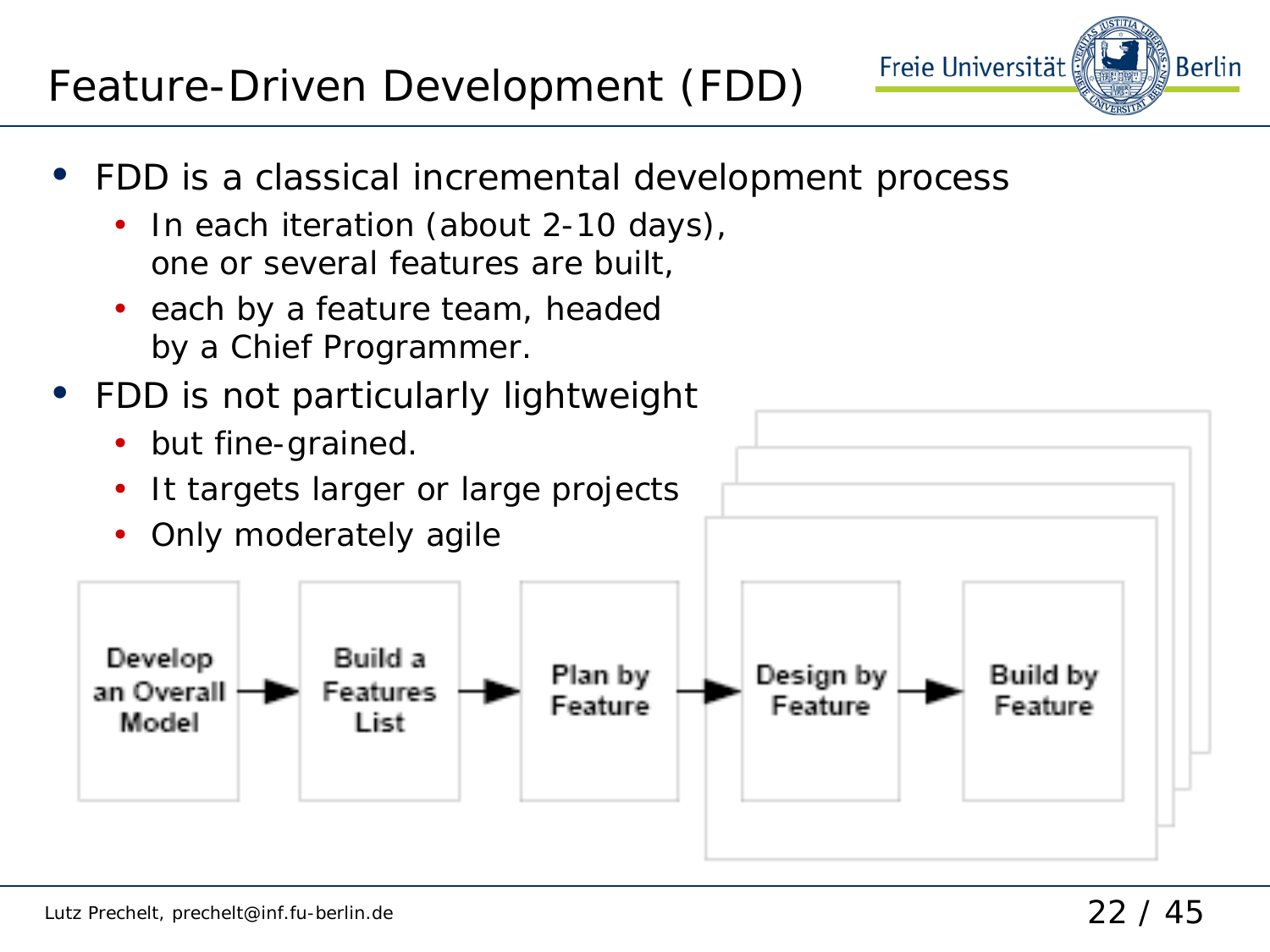# FDD Roles



FDD defines a multitude of different roles:

- Project Manager
	- Administrative and financial leader
- Chief Architect
	- Rules in all design issues
	- Sometimes separate technical and domain architects
- Chief Programmer
	- Leads a feature team
	- Coordinates with other CPs
- Class Owner
	- Developer in a feature team: designs, codes, tests, documents
	- Individual code responsibility
- Development Manager
	- Solves conflicts, manages resources
- Domain Expert
- Domain Manager
	- Resolves conflicts among Domain Experts
- Release Manager
- Technology/Language Guru
- Build Engineer
- Toolsmith
- System Administrator
- Tester
	- For customer-level validation
- Deployer
	- e.g. for data conversion
- **Technical Writer**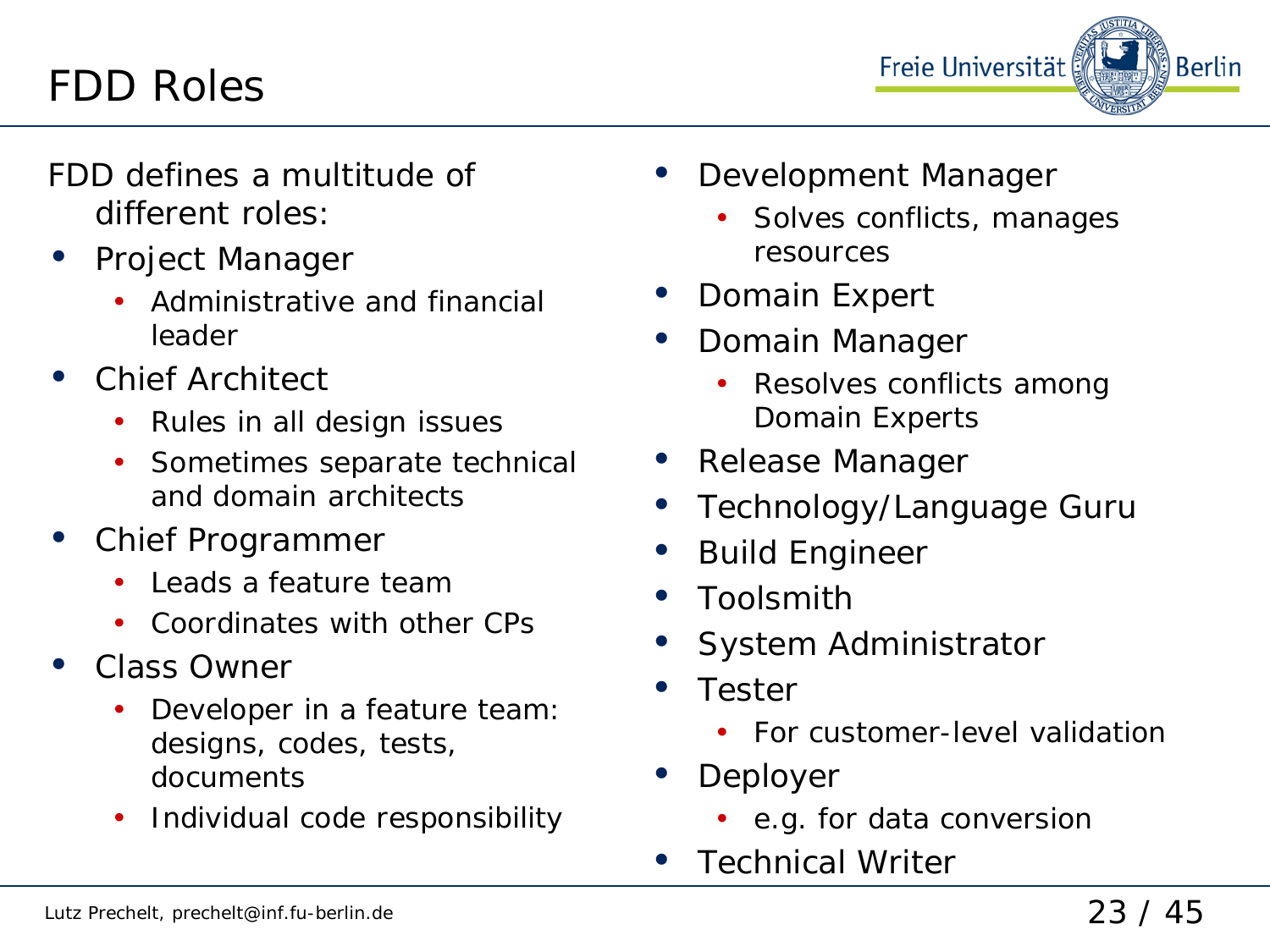

- Mary and Tom Poppendieck: *"Lean Software Development: An Agile Toolkit"*, Addison-Wesley 2003
- http://www.poppendieck.com



Mary Poppendieck Tom Poppendieck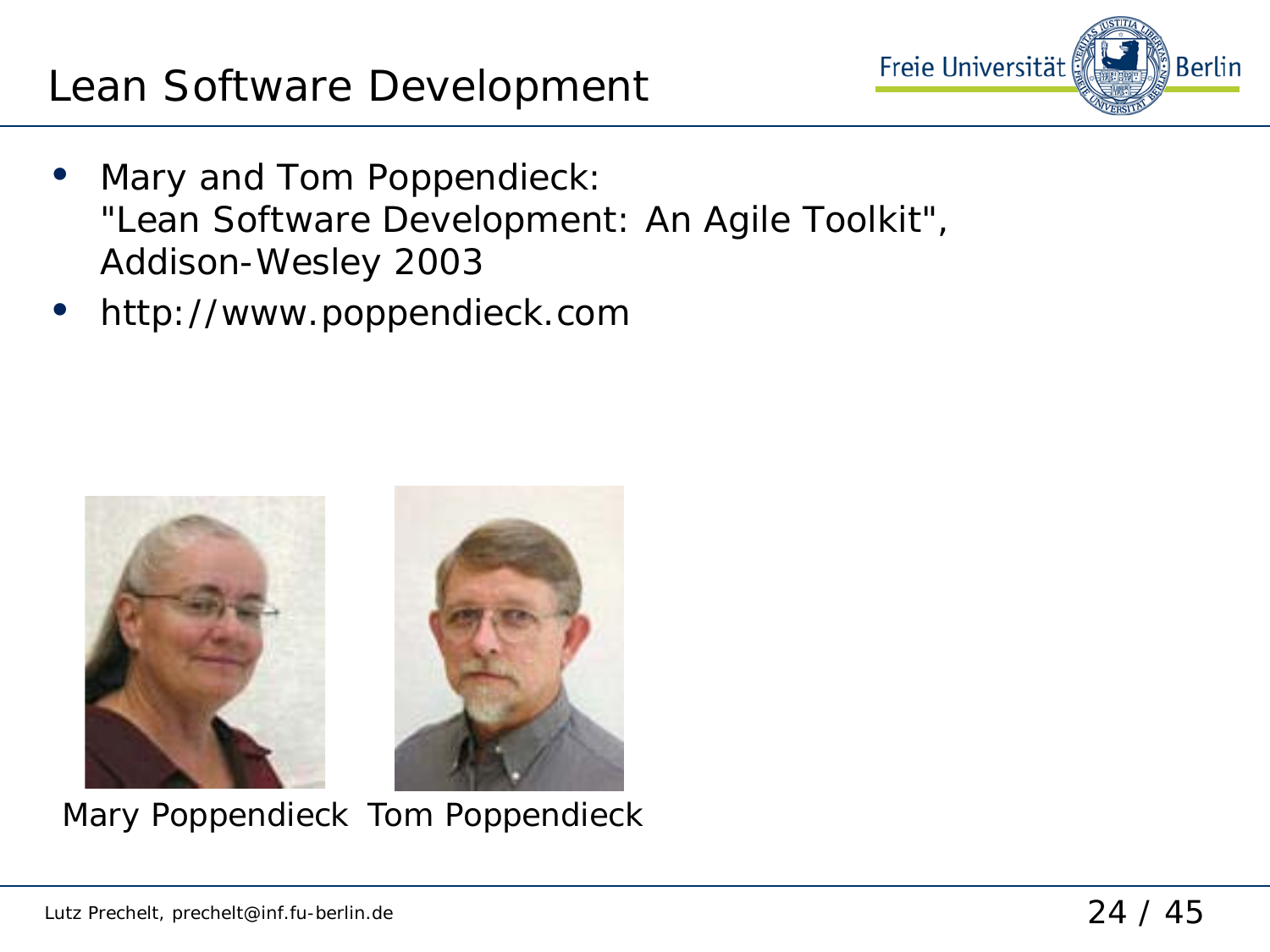### Lean SD principles



- Based on Toyota's principles of Lean Production
	- a holistic approach to optimizing cost and quality
- Principles of Lean Software Development:
	- 1. Eliminate waste
	- 2. Build quality in
	- 3. Create knowledge
	- 4. Defer commitment
	- 5. Deliver fast
	- 6. Respect people
	- 7. Optimize the whole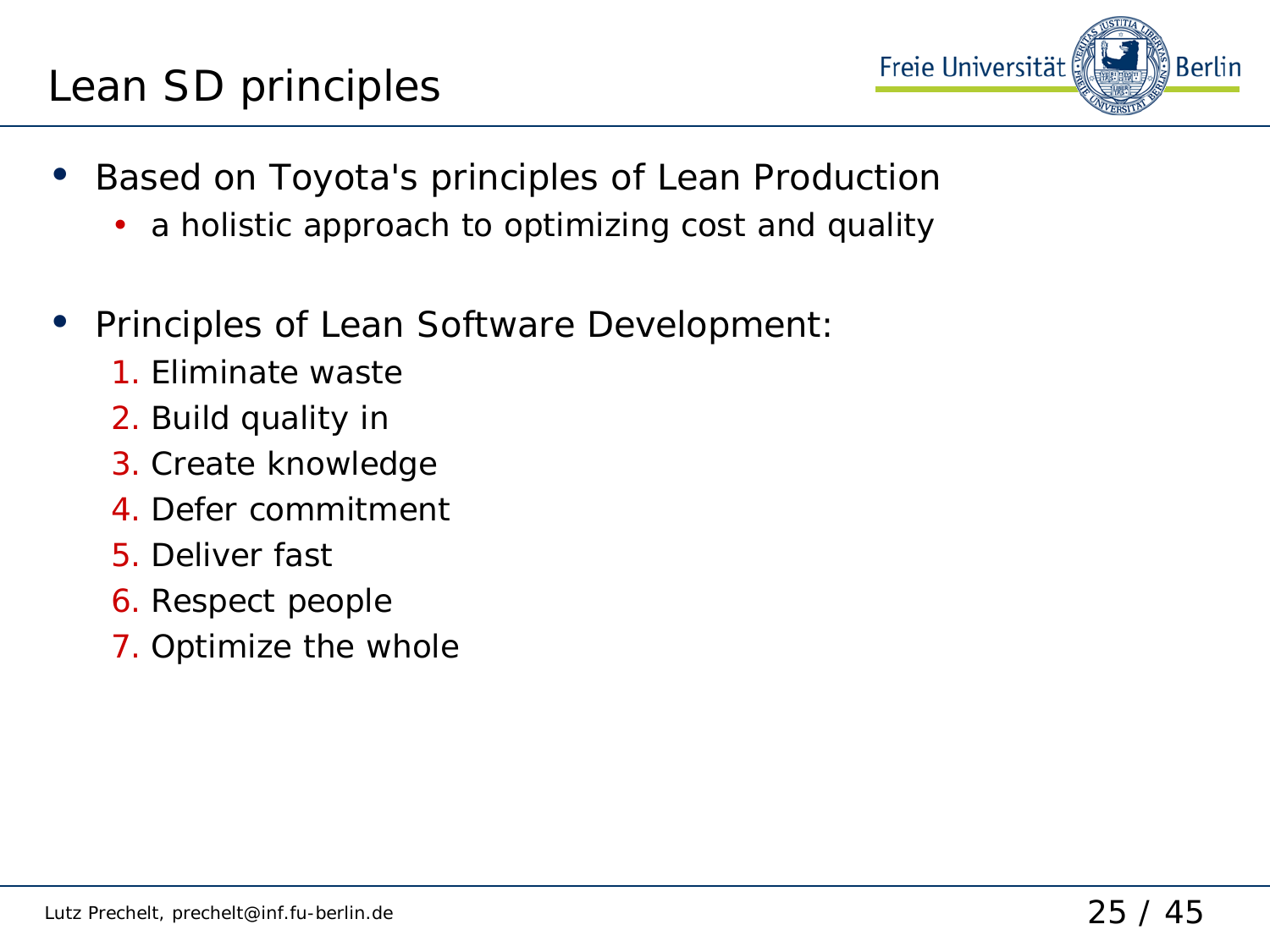

- **Eliminate Waste.** The three biggest wastes in SW dev. are:
	- **Extra Features**: We need a process which allows us to develop just those 20% of the features that give 80% of the value.
	- **Churn:** If you have requirements churn, you are specifying too early. If you have test and fix cycles, you are testing too late.
	- **Crossing Boundaries:** Organizational boundaries typically increase cost by over 25%; they interfere with communication.
- **Build Quality In.** If you routinely find defects during verification, your development process is defective.
	- **Mistake-Proof Code with Test-Driven Development:** Write executable specifications instead of requirements.
	- **Stop Building Legacy Code:** Legacy code is code that lacks automated unit and acceptance tests.
	- **The Big Bang is Obsolete:** Use continuous integration and nested synchronization.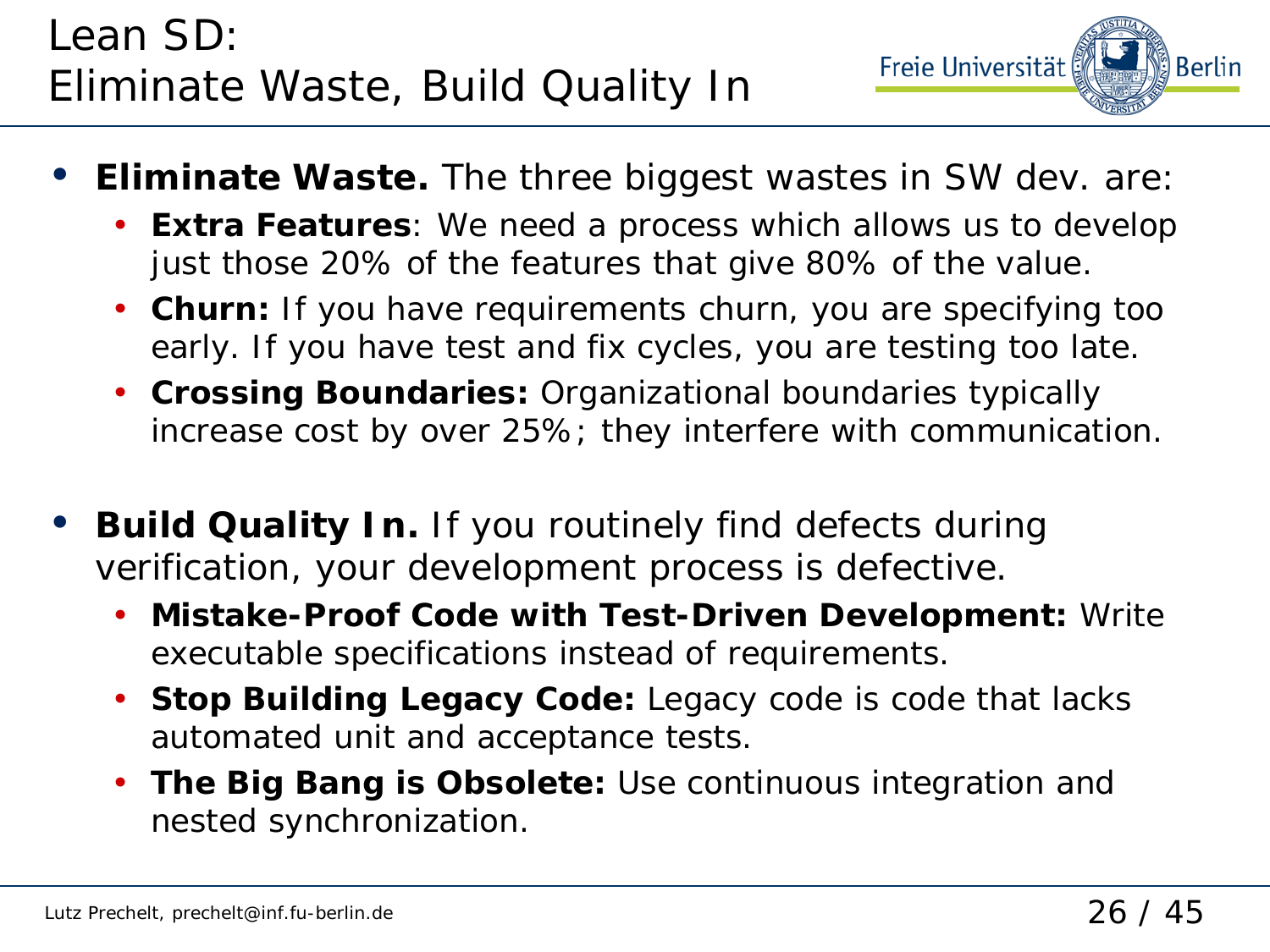# Lean SD: Create Knowledge, Defer Committment Freie Universität

- **Create Knowledge.** Planning is useful. Learning is essential.
	- **Use the Scientific Method:** Teach teams to establish hypotheses, conduct many rapid experiments, create concise documentation, and implement the best alternative.
	- **Standards Exist to be Challenged and Improved:** Embody the current best known practice in standards that everyone follows. Encourage everyone to challenge the standards.
	- **Predictable Performance is Driven by Feedback:**  A predictable organization does not guess about the future and call it a plan; it develops the capacity to rapidly respond to the future as it unfolds.
- **Defer Commitment:** Abolish the idea that it is a good idea to start development with a complete specification.
	- **Break Dependencies:** System architecture should support the addition of any feature at any time.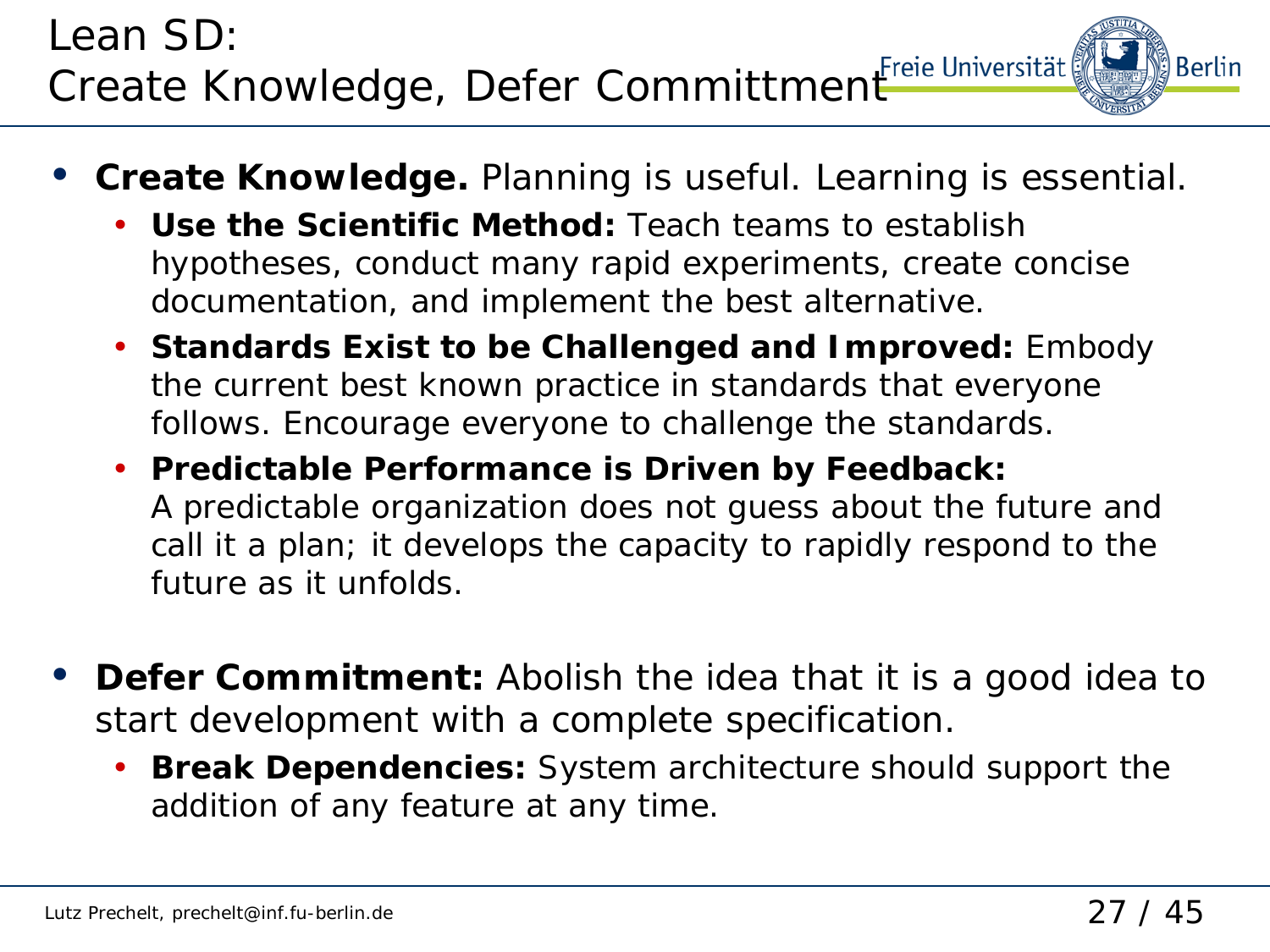

- **Defer Commitment (cont'd)**
	- **Maintain Options:** Think of code as an experiment make it change-tolerant.
	- **Schedule Irreversible Decisions at the Last Responsible Moment:** Learn as much as possible before making irreversible decisions.
- **Deliver Fast.** Lists and queues are buffers between organizations that simply slow things down.
	- **Rapid Delivery, High Quality, and Low Cost are Fully Compatible:** Companies that compete on the basis of speed have a big cost advantage, are more attuned to their customers' needs, and deliver superior quality.
	- **Queuing Theory Applies to Development, not Just Servers:**  Focusing on utilization creates a traffic jam that actually reduces utilization. Drive down cycle time with small batches and fewer things-in-process.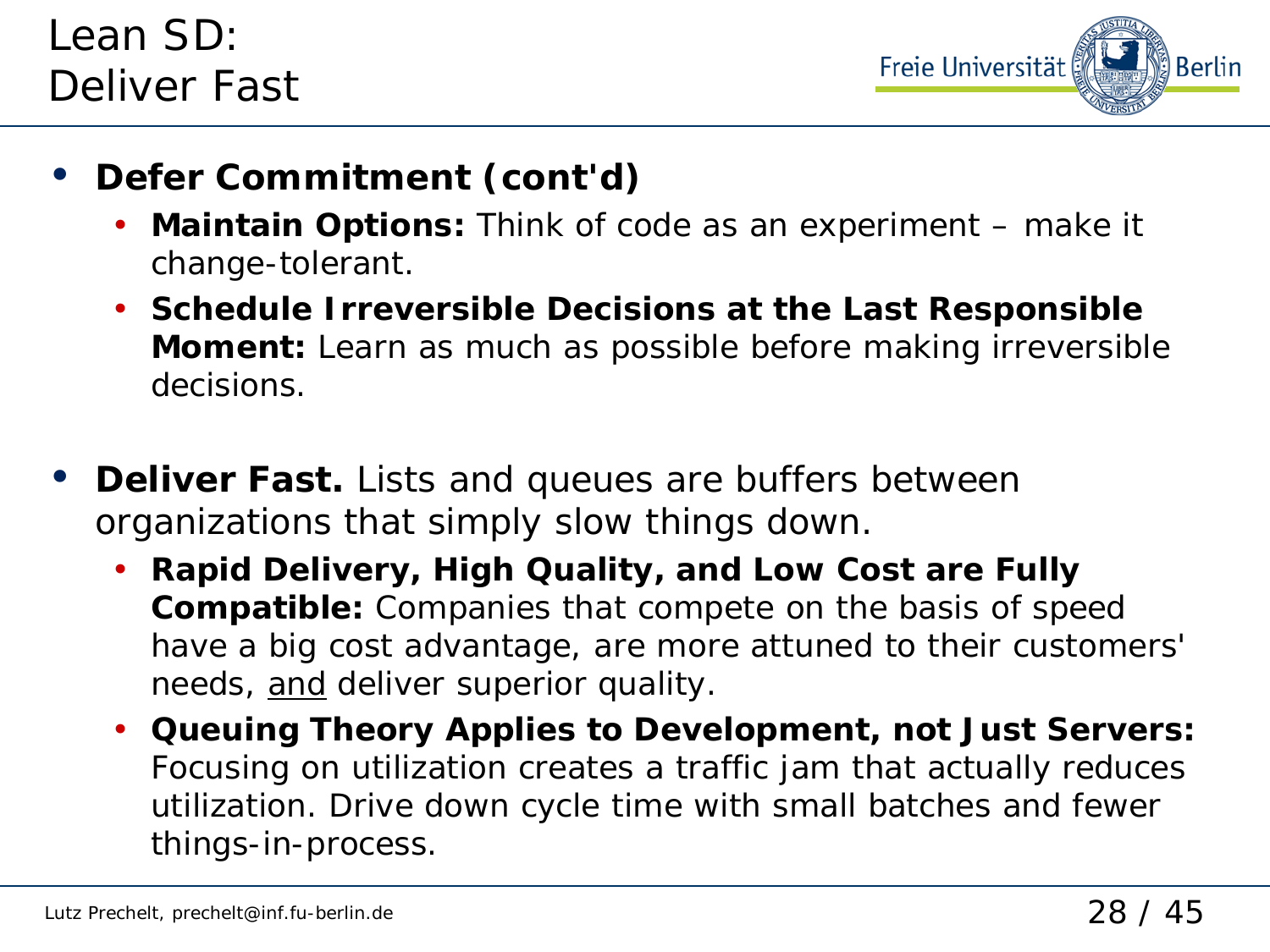

- **Deliver Fast (cont'd)**
	- **Limit Work to Capacity:** Establish a reliable, repeatable velocity with iterative development. Aggressively limit the size of lists and queues to your capacity to deliver.
- **Respect People.** Engaged, thinking people provide the most sustainable competitive advantage.
	- **Teams Thrive on Pride, Commitment, Trust, and Applause:** What makes a team? Members mutually committed to achieve a common goal.
	- **Provide Effective Leadership:** Effective teams have effective leaders who bring out the best in the team.
	- **Respect Partners:** Allegiance to the joint venture must never create a conflict of interest.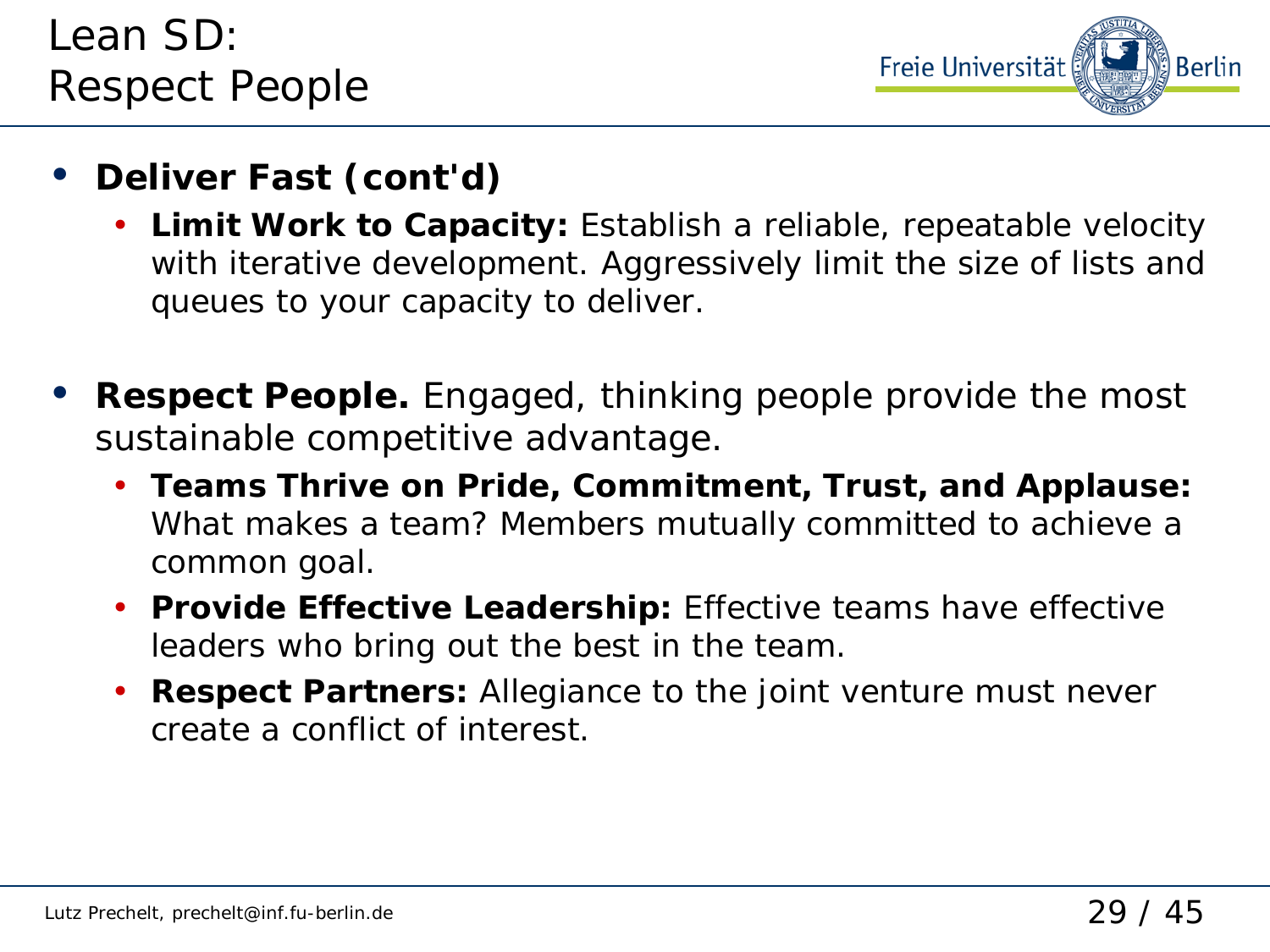# Lean SD: Optimize the Whole



- **Optimize the Whole.** Brilliant products emerge from a unique combination of opportunity and technology.
	- **Focus on the Entire Value Stream:** from concept to cash, from customer request to deployed software.
	- **Deliver a Complete Product:** Develop a complete product, not just software. Complete products are built by complete teams.
	- **Measure Up:** Measure process capability with cycle time. Measure team performance with delivered business value. Measure customer satisfaction with a net promoter score.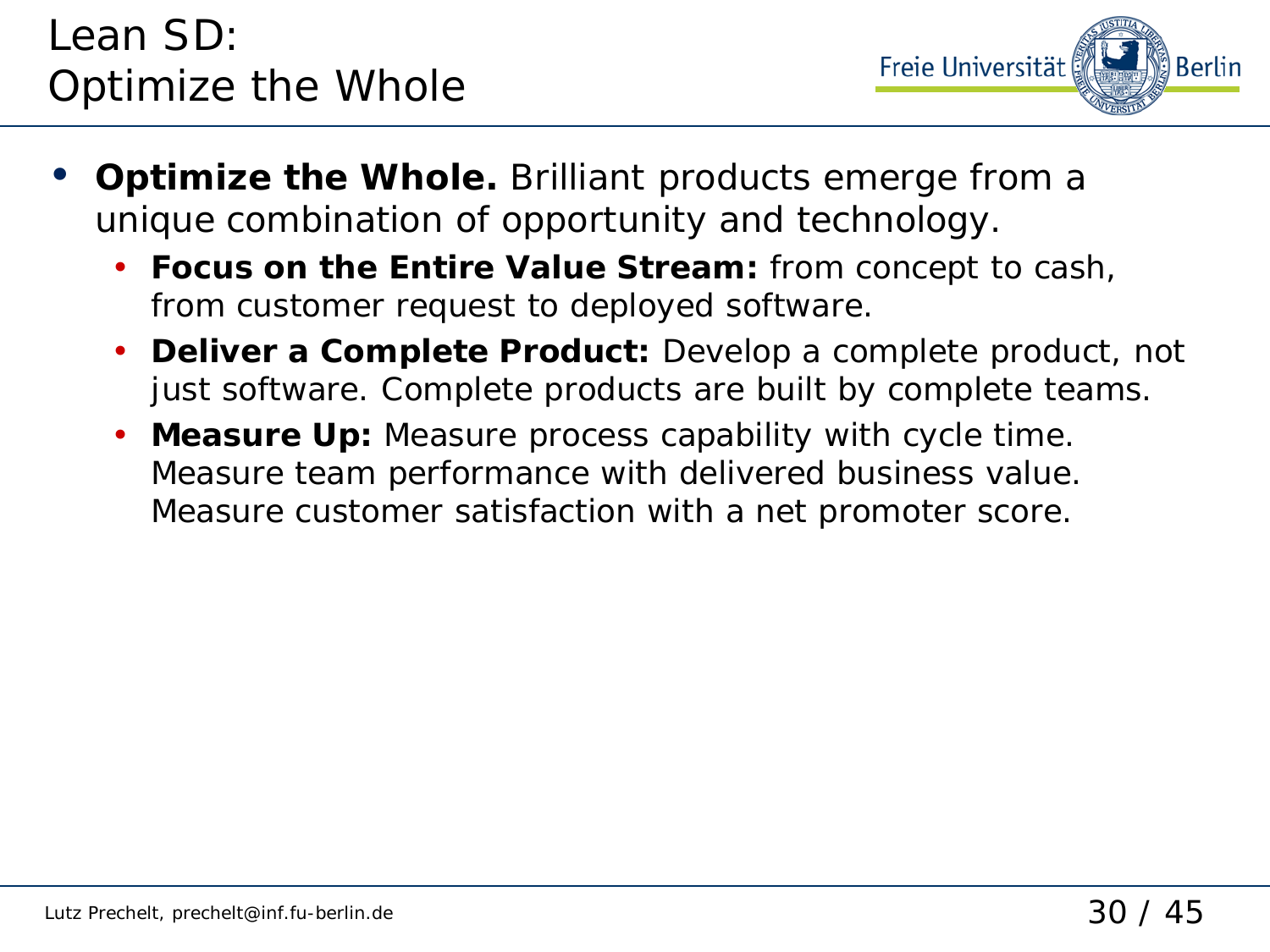Adaptive Software Development (ASD)<sup>Freie Universität</sup>

- Jim Highsmith: *"Adaptive Software Development: A Collaborative Approach to Managing Complex Systems"*, Dorset House 2000
- http://www.adaptivesd.com



**Berlin**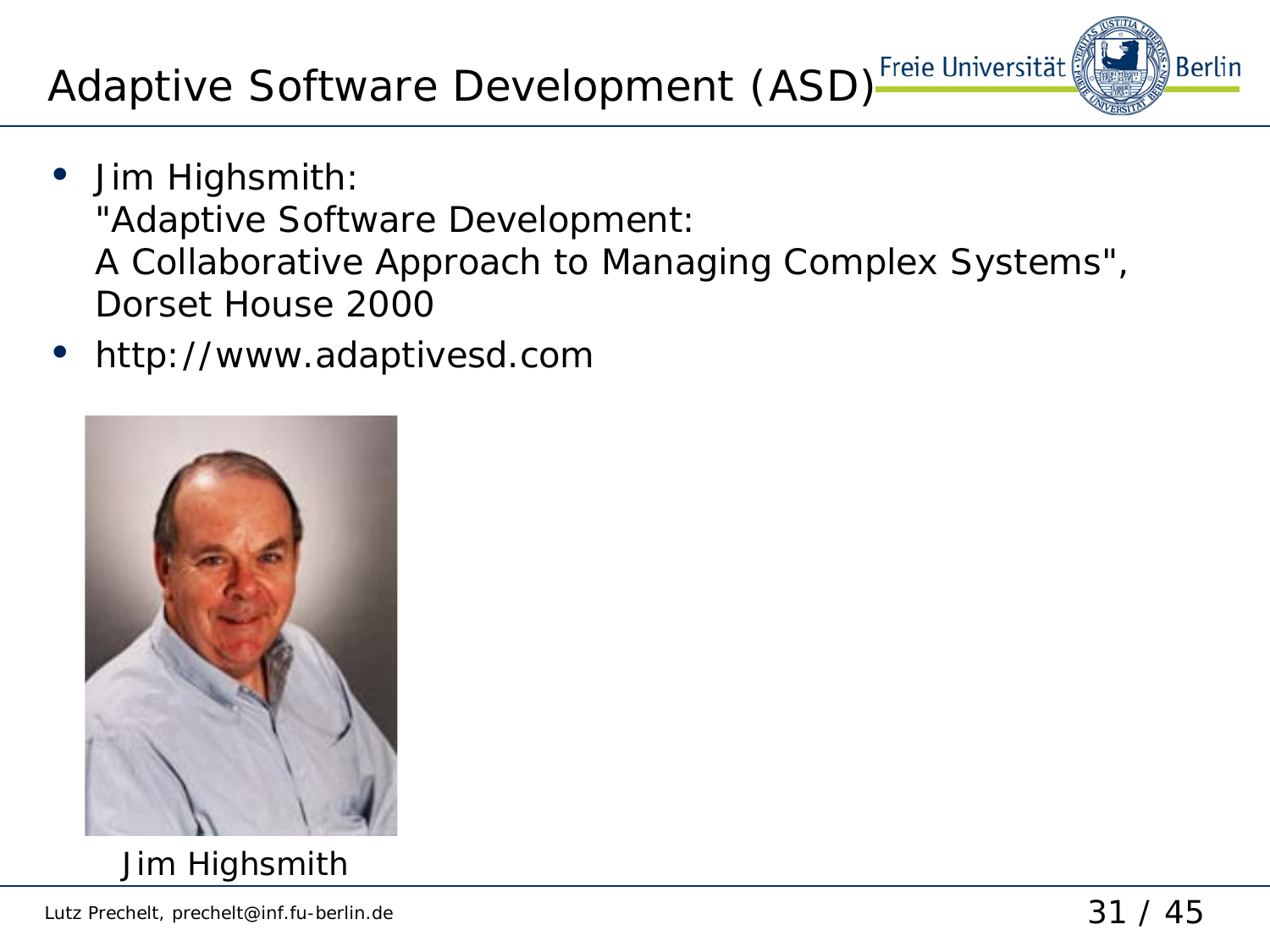Lutz Prechelt, prechelt@inf.fu-berlin.de 32 / 45

∰Berlin

# Adaptive Software Development (ASD)<sup>Freie Universität</sup>

- Targeted at large projects
	- concentrates on culture, not on techniques

• Component-centered, not task-centered

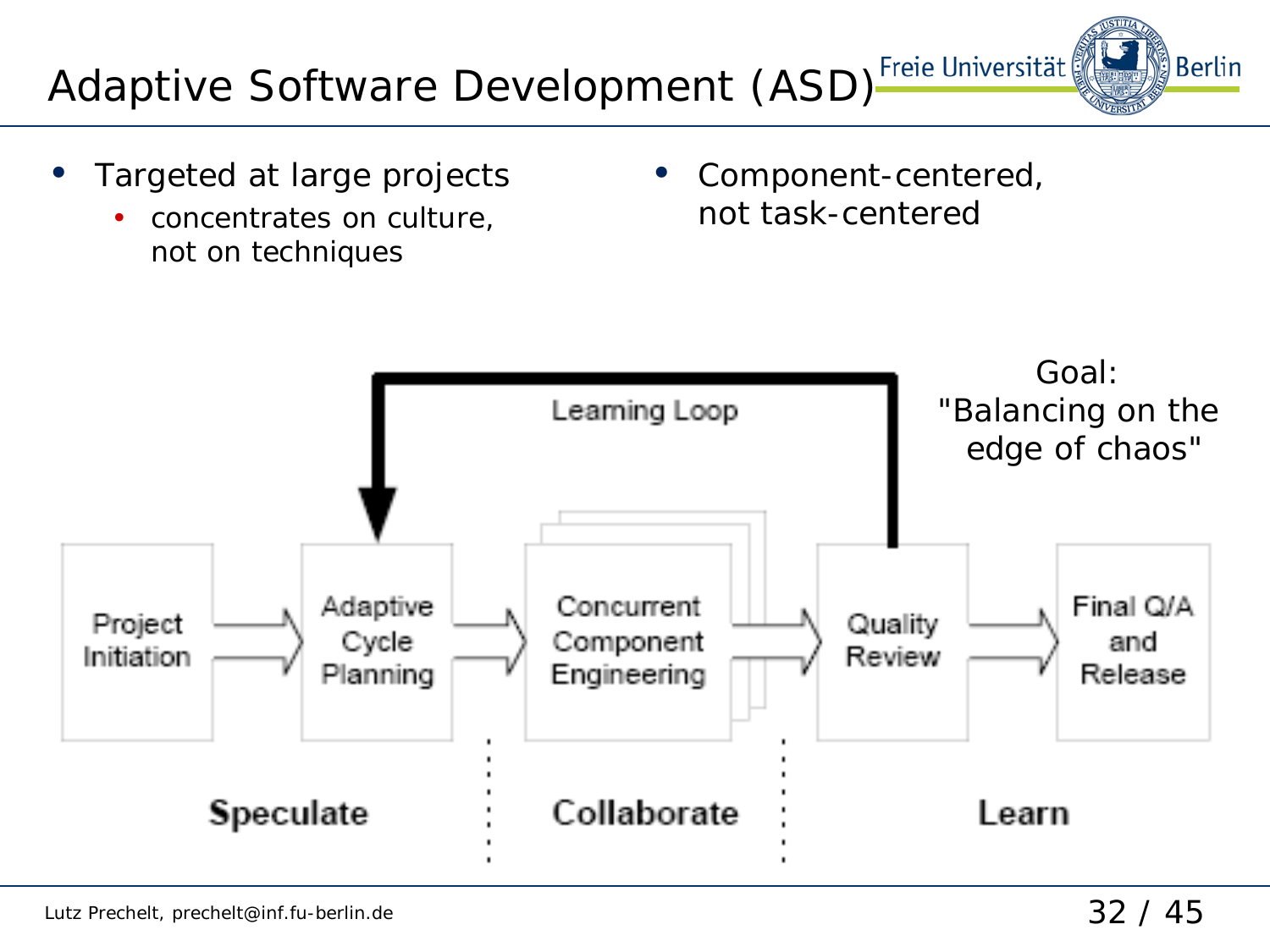

- Philippe Kruchten, Ivar Jacobson, et al.
- http://en.wikipedia.org/wiki/RUP
- There is a substantial number of books about RUP
- A number of RUP variants exist



Philippe Kruchten Ivar Jacobson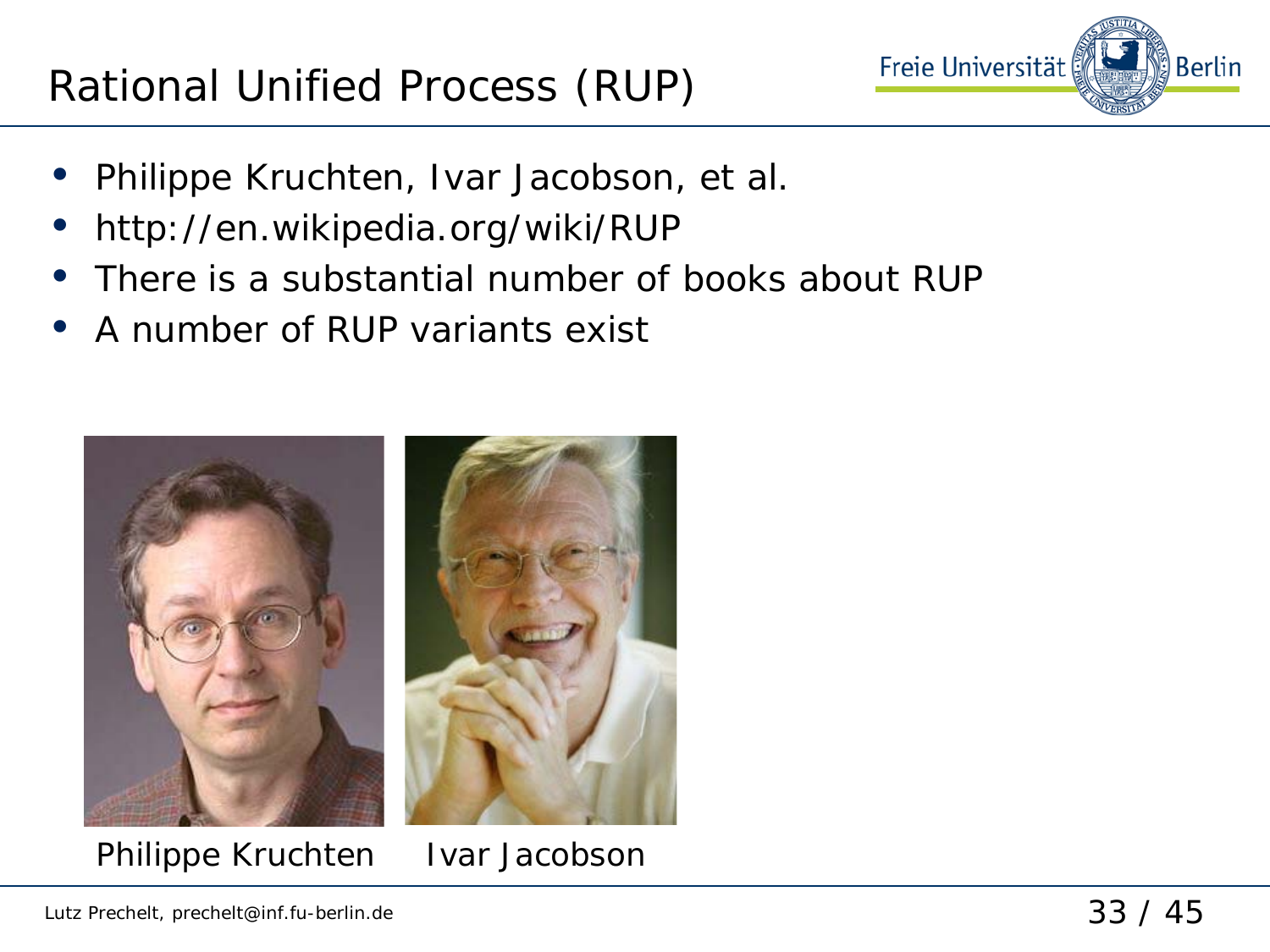

- RUP is a huge process
	- targeted mainly at large projects
- It is built around modeling (using UML) and tool-centric, object-oriented, component-based software construction
	- and other "best practices"
- It is normally considered a rather heavyweight process, but can be instantiated as an agile one
	- RUP is inherently iterative in any case
	- Full RUP has more than 100 different product types
	- Tailoring is left to the user (but supported by tools)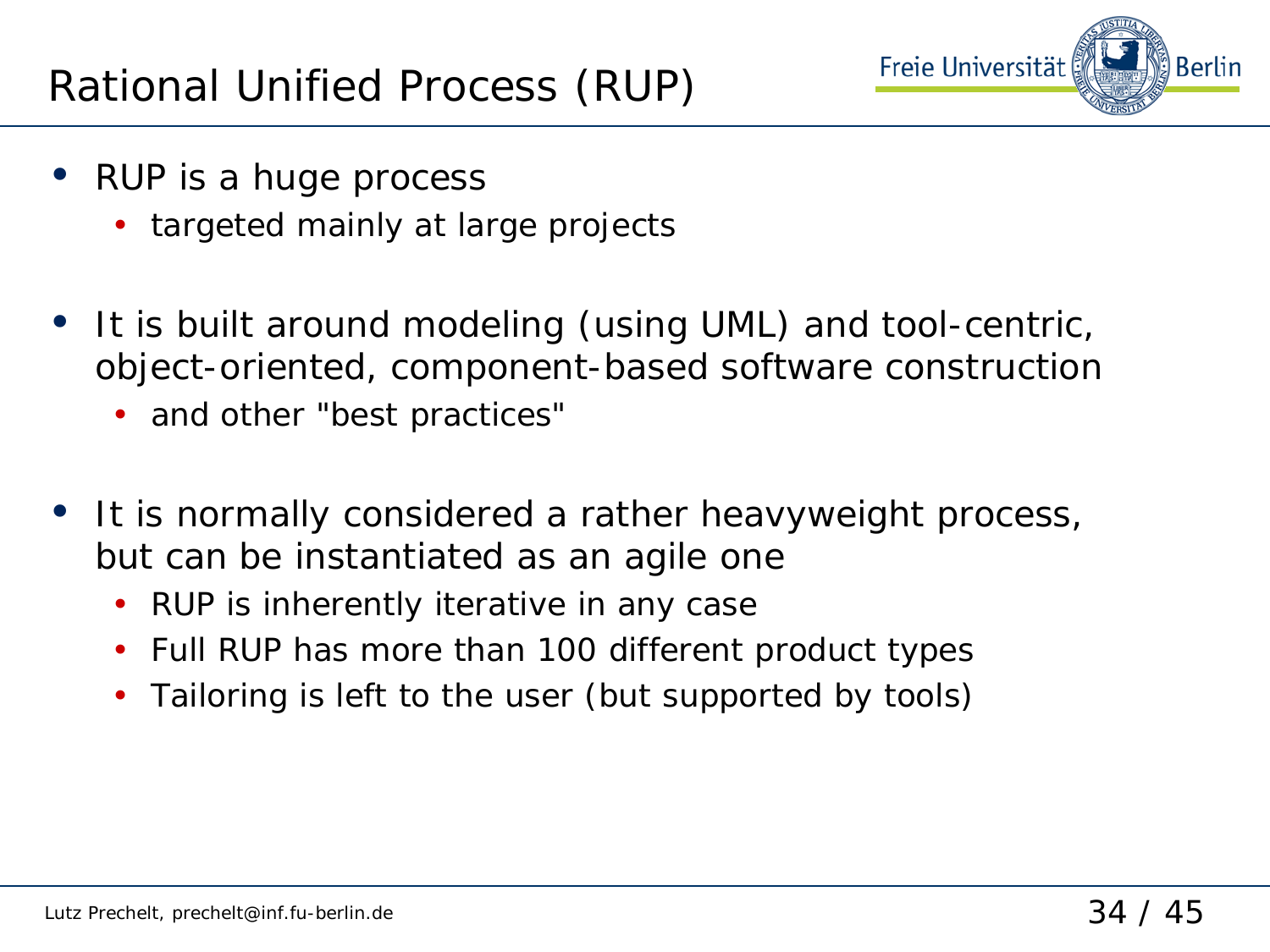# Rational Unified Process: **Dimensions**

Freie Universität ္ခ်ိ Berlin

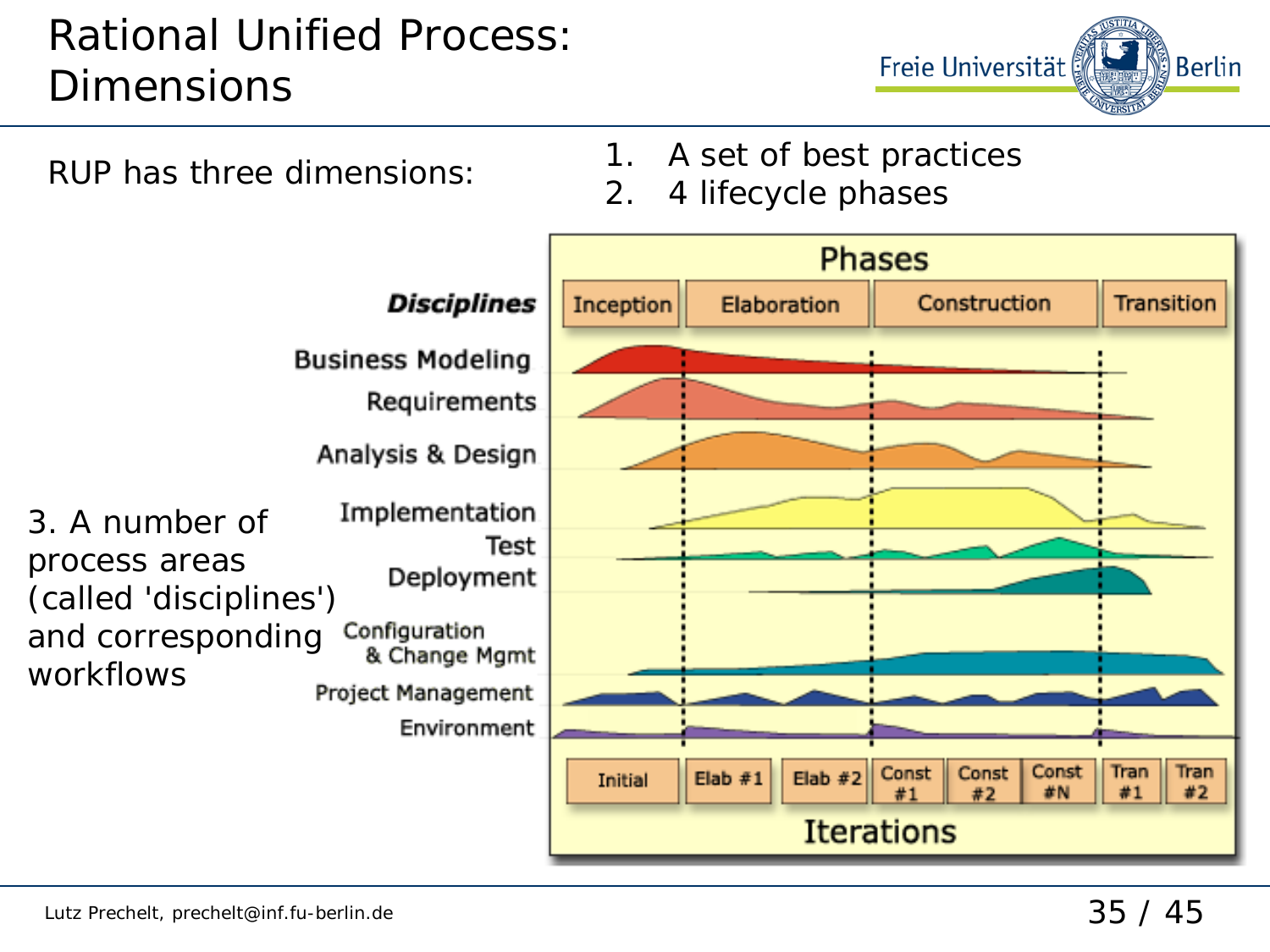

Agile variants of RUP:

- Project-specific variants
	- formed by leaving out many RUP process elements and executing the rest with an agile mindset
- dX

 $\bullet$  …

- A minimal version of RUP very closely resembling XP
	- Grady Booch, Robert Martin, James Newkirk: *"Object Oriented Analysis and Design with Applications"*, 2nd ed., Addison-Wesley 1998, chapter 4
		- http://www.objectmentor.com/resources/articles/RUPvsXP.pdf
- Agile modeling
	- Not a full process, just an approach to modeling
	- Based on 11 practices in four categories: Iterative and Incremental Modeling, Teamwork, Simplicity, Validation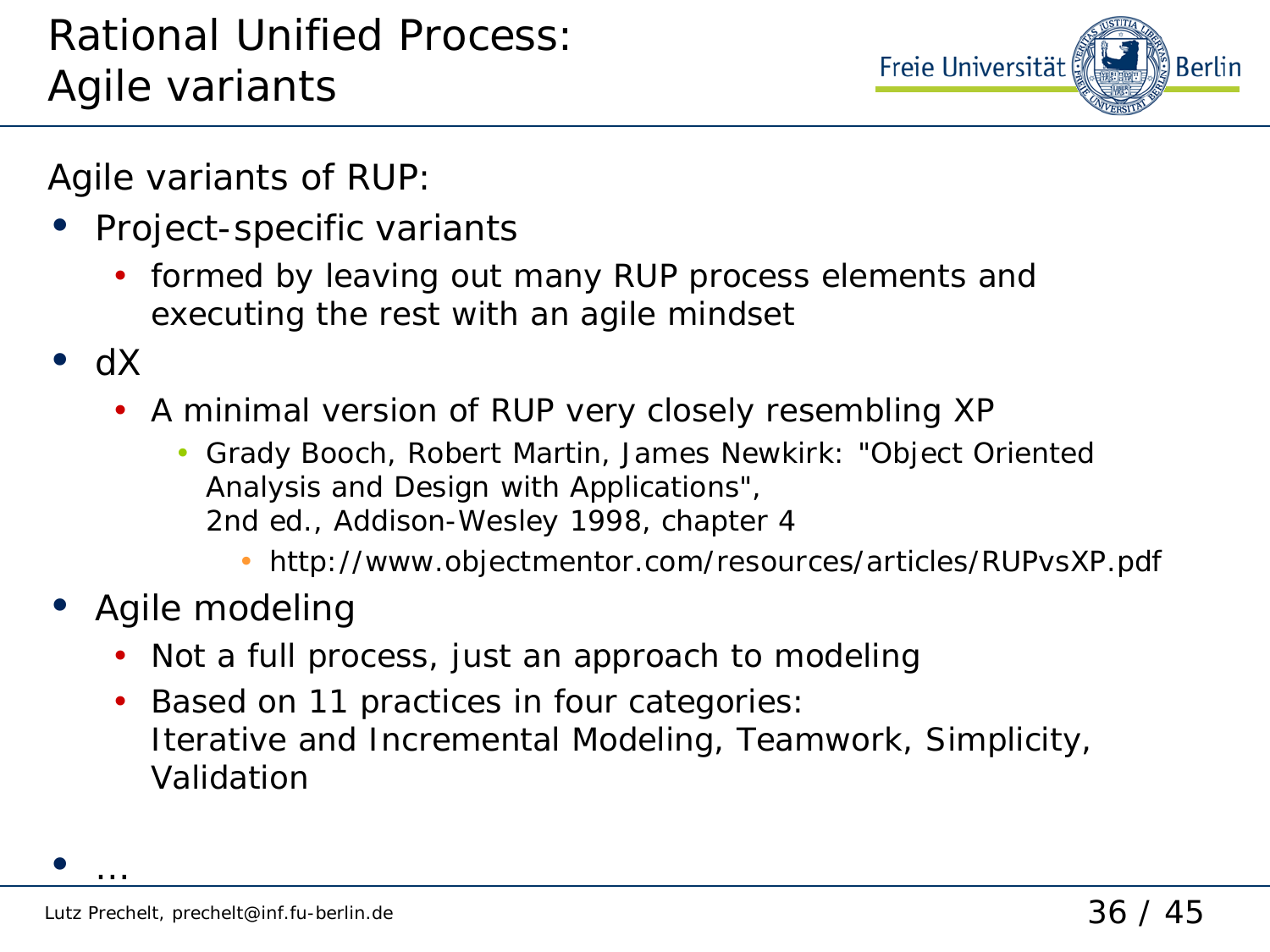#### Dynamic Systems Development Method<br>CRSNAN ∰Berlin (DSDM)

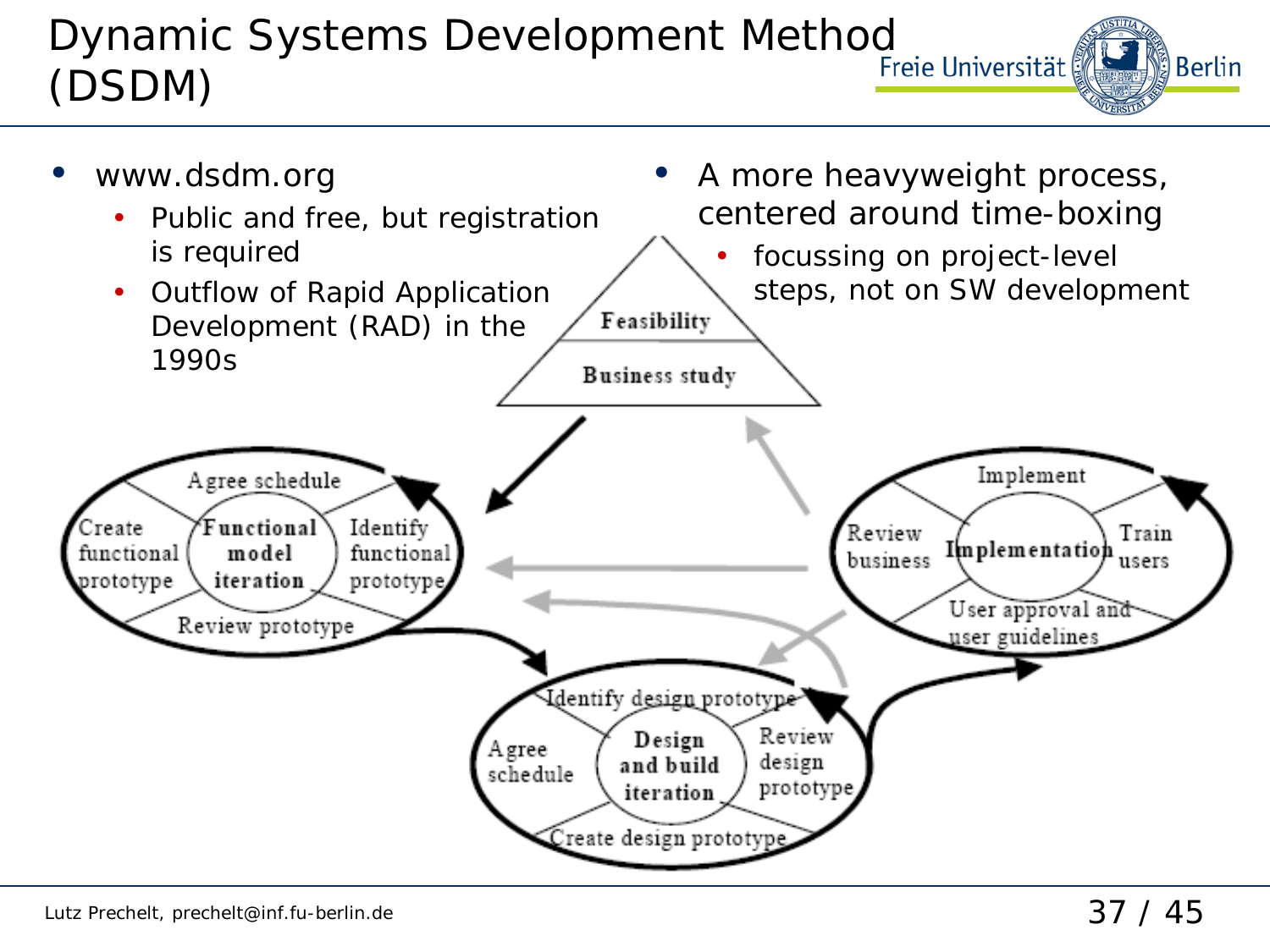#### Lutz Prechelt, prechelt@inf.fu-berlin.de 38 / 45

#### Agile development in the large

- Jutta Eckstein: "Agile Softwareentwicklung im Großen: Ein Eintauchen in die Untiefen erfolgreicher Projekte", dpunkt Verlag 2004
	- "Agile Software Development in the Large: Diving into the Deep", Dorset House B&T 2004
- http://www.jeckstein.de/
- http://www.agilebuch.de/



Jutta Eckstein

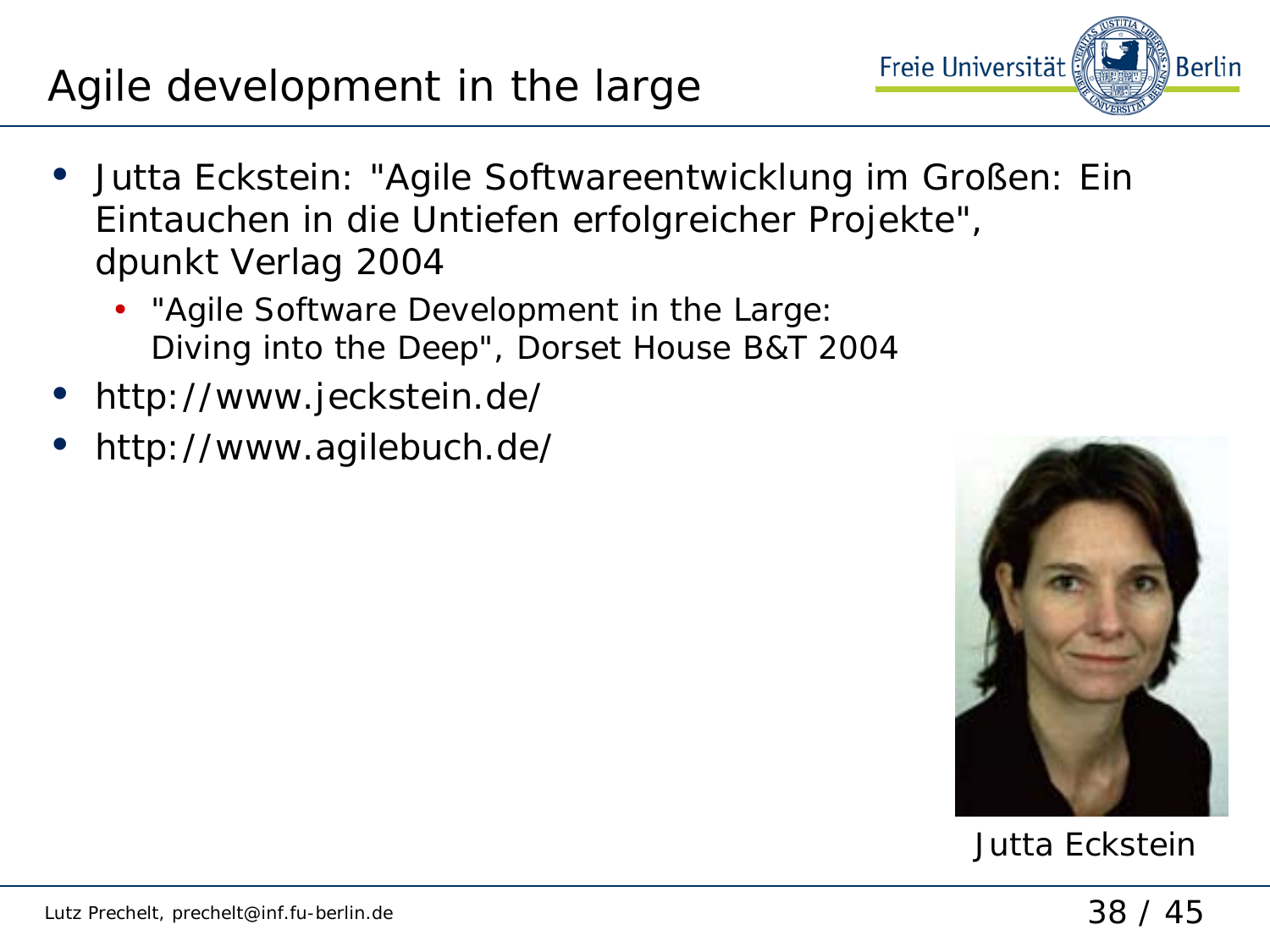# Agile development in the large (2)

- Freie Universität
- The book does not claim to present a 'method'
	- This is a German author after all…
- Has a discussion of scaling agile development to large projects (30-200 people)
- Discusses a number of aspects or techniques ignored by many of the other publications, such as:
	- Using explicit "communication teams"
	- Coping with virtual and distributed teams
	- Handling the surrounding organization (see next slide)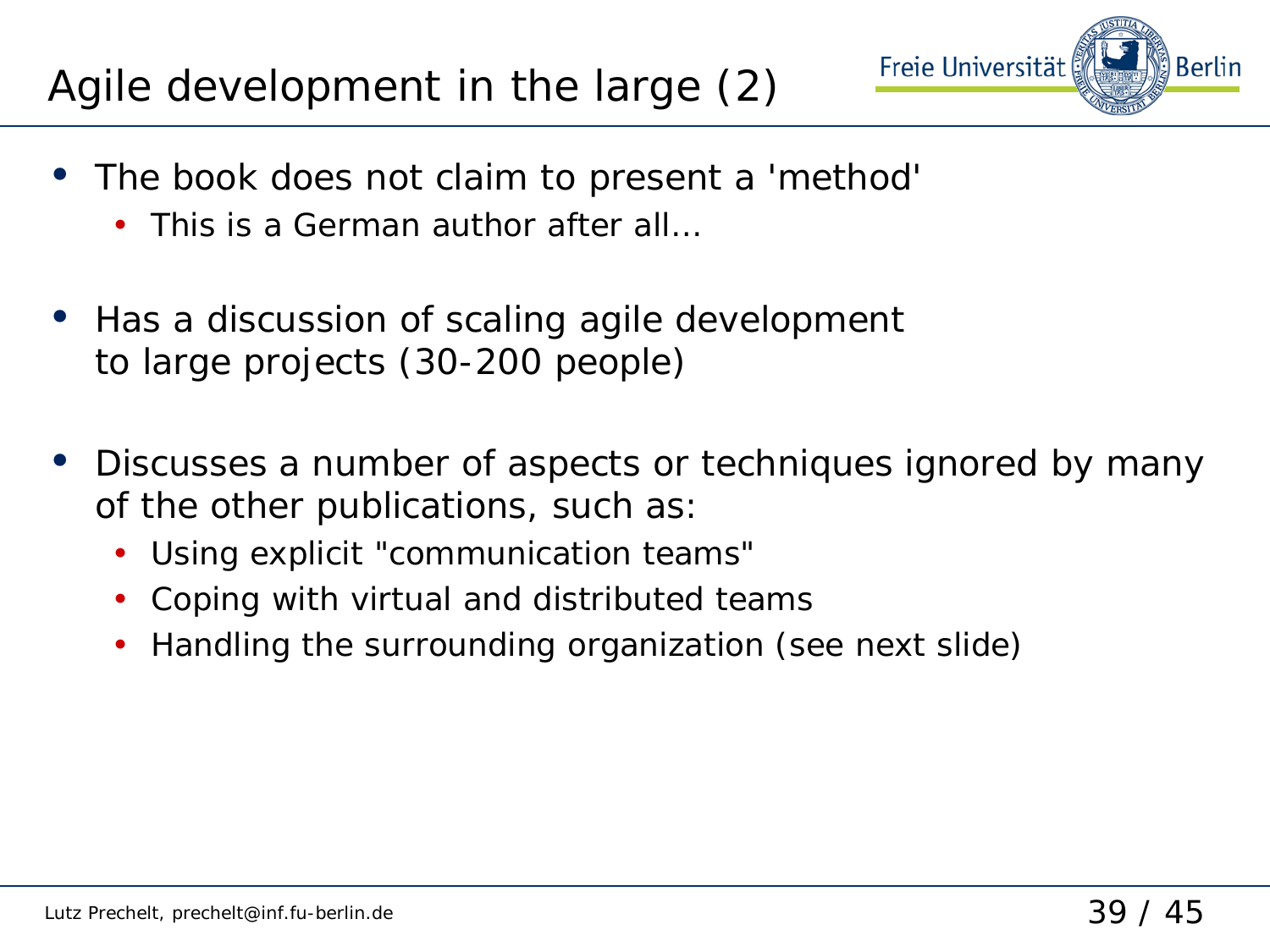

- Handling the surrounding organization:
	- Talk early to people unfamilar with Agile Development, such as
		- project planning and control departments,
		- the Method Police (process quality assurance group),
		- the Tool Support group
		- if relevant: Human Resources, Legal, Marketing
	- Integrate the QA department (if any) into the project
	- Integrate the Operations department into the project
	- Larger organizations tend to have higher fractions of belowaverage developers
		- To compensate for that, work towards a Learning Organization
	- Make learning materials part of the project deliverables
		- always to be kept consistent, part of acceptance testing
	- Handle insourcing, outsorcing, part-time employees
- The book ends with a case-story of a complex project
	- The most useful part of the book!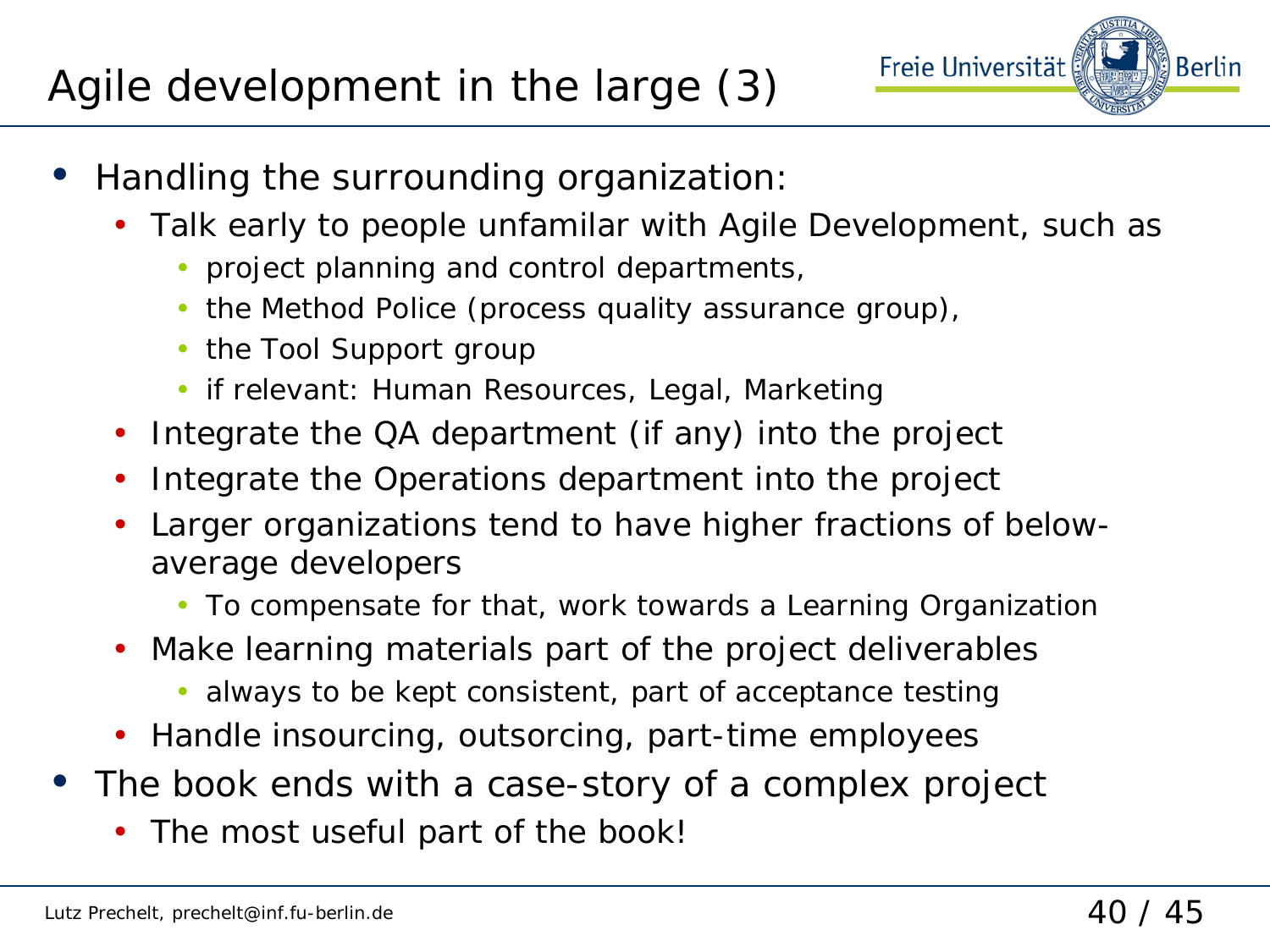### The Pragmatic Programmer



- Andrew Hunt, David Thomas: "The Pragmatic Programmer: From Journeyman to Master", Addison-Wesley 1999
- http://www.pragmaticprogrammer.com





Andy Hunt Dave Thomas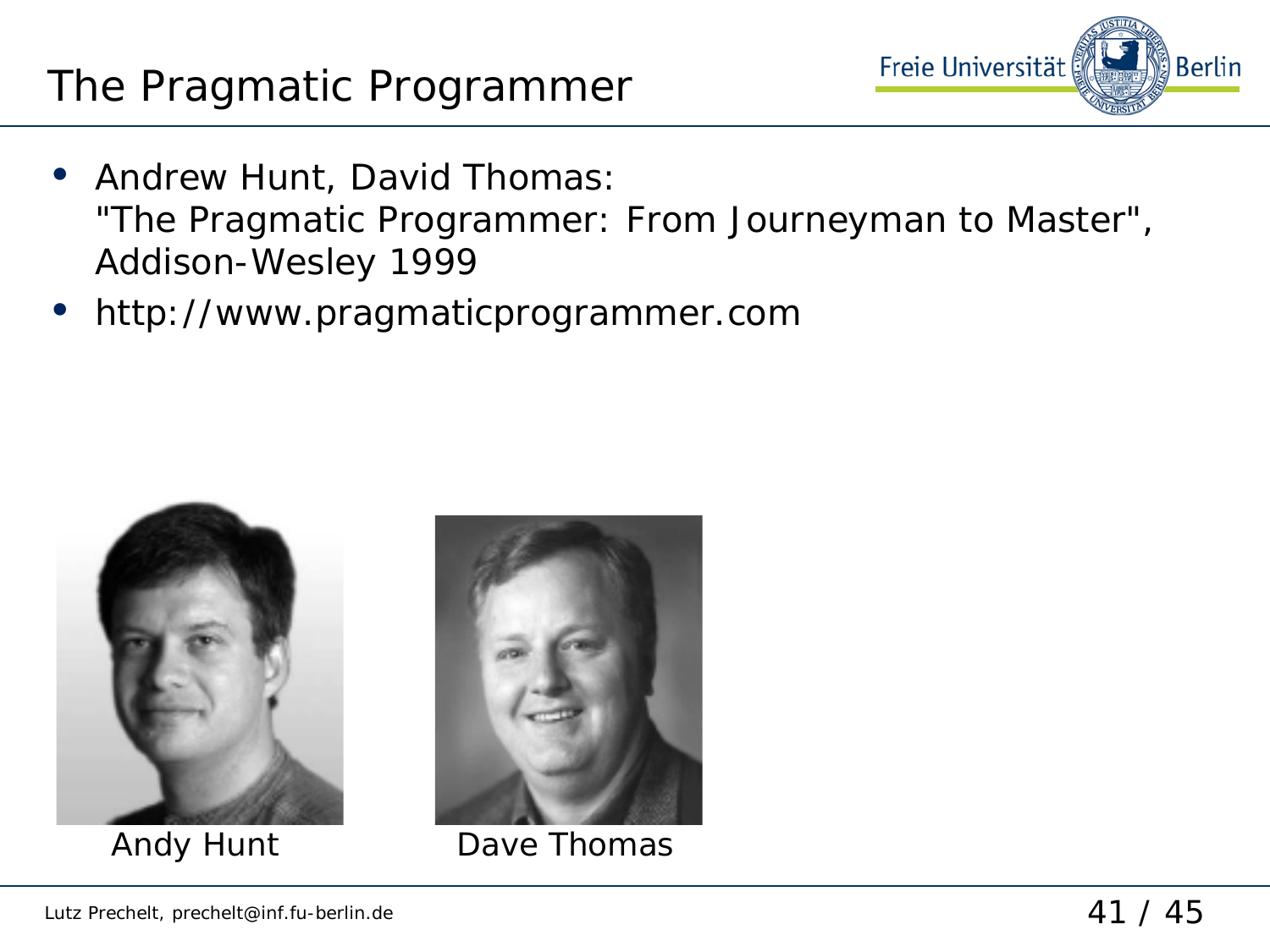# The Pragmatic Programmer (2)



- Not really a method as such, but rather a book of good advice and useful attitudes
	- and a highly acclaimed one
- Framed in the form of 70 "tips", based on a few principles:
	- Take responsibility for what you do.
		- Think in terms of solutions, not of excuses.
	- Don't just accept bad design or coding improve them
	- Actively introduce process changes where necessary
	- Create software that delights your customer and then stop
	- Automate
	- Broaden your knowledge. Learn. Improve yourself.
	- Improve your self and your communication skills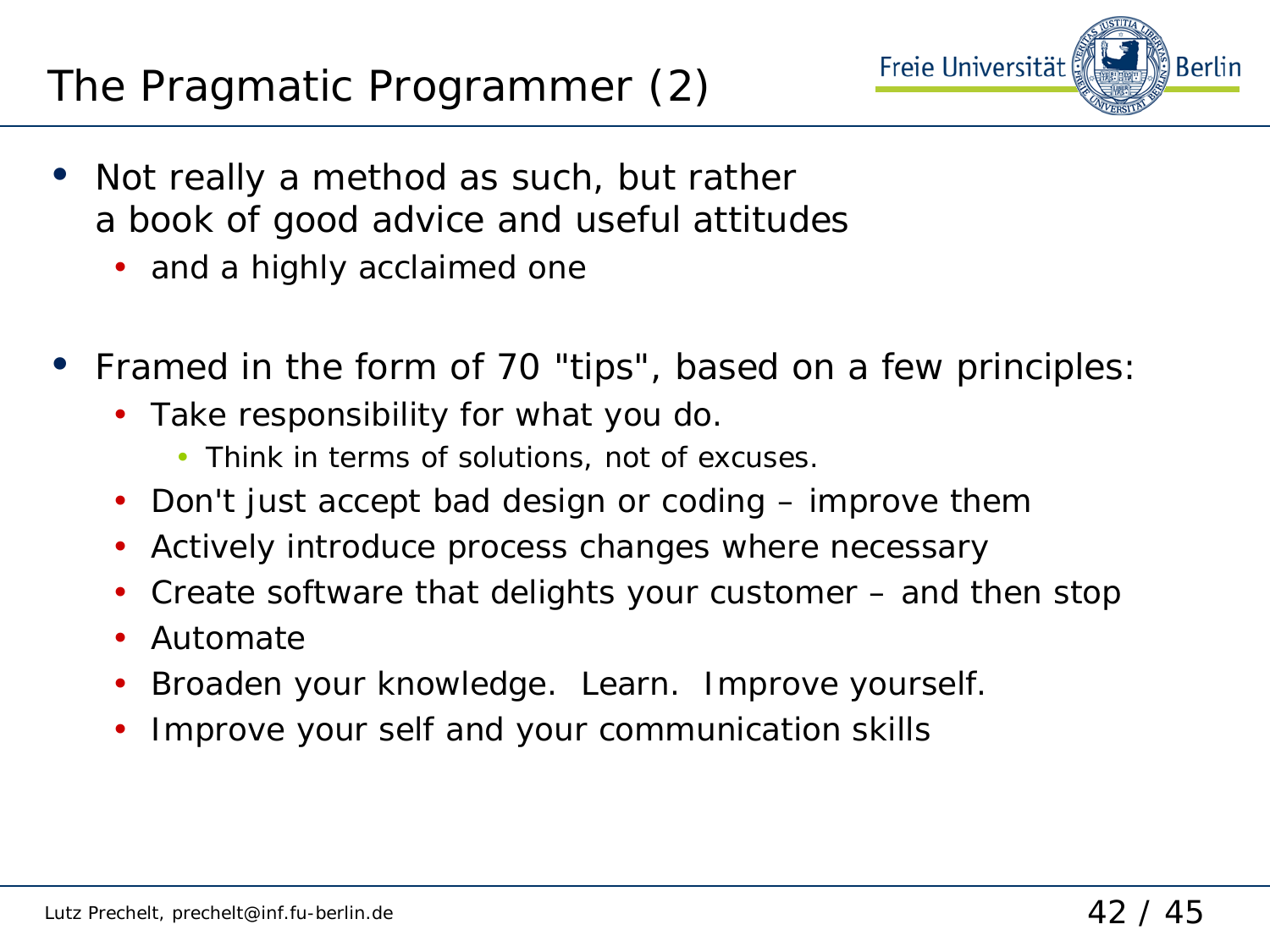

Fills in some details missing in other methods, such as:

- Some hints about HOW to keep a design simple
- Some hints about HOW to write sensible automated tests (e.g. assertions)
- Some hints about WHEN and HOW to use refactoring

Will be a useful companion no matter which method you are using, agile or other. (Just don't expect miracles…)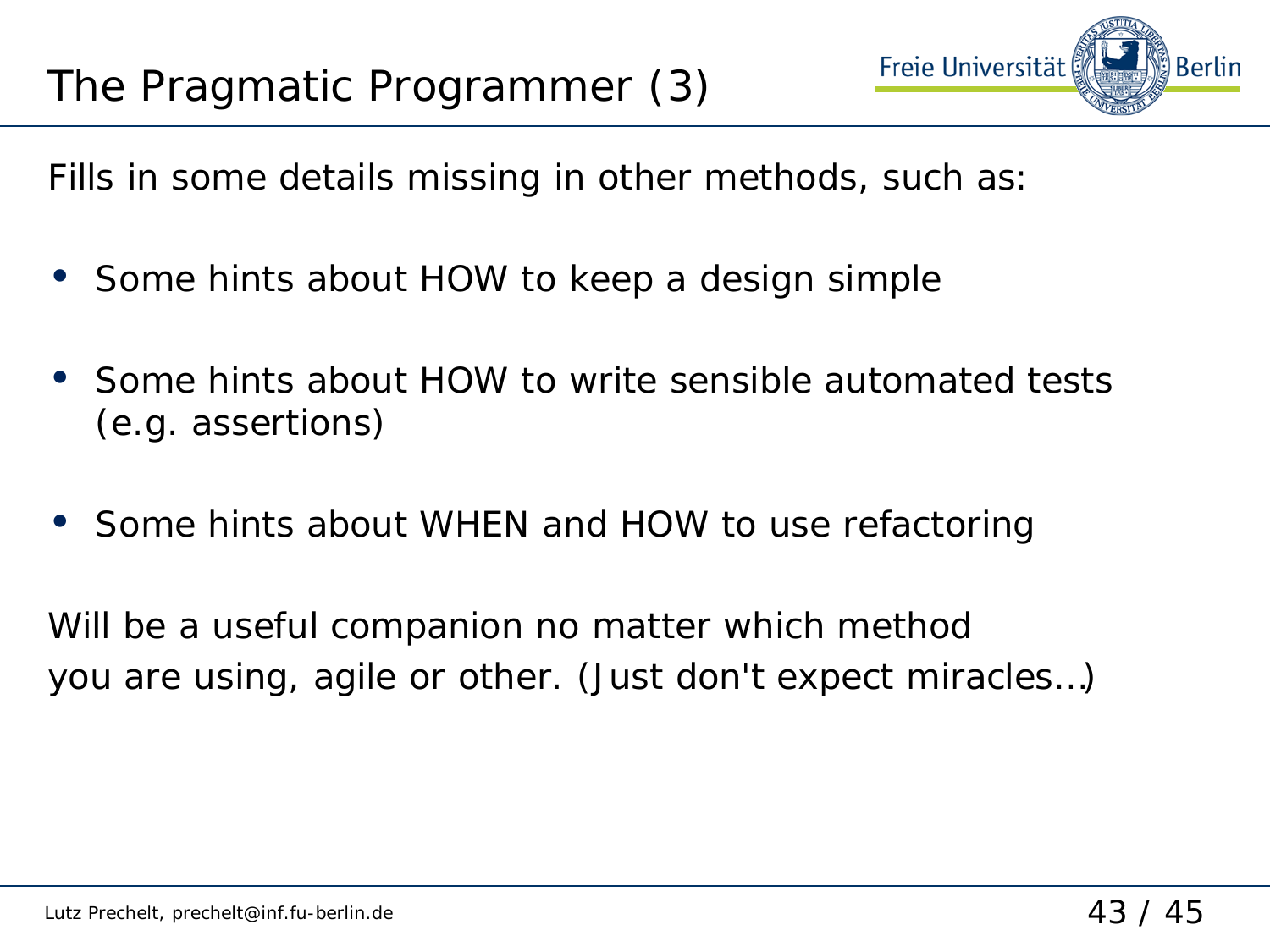



- There is a broad range of methods that could be considered agile methods
- They range from the super-light (Crystal Light) to the very complex (Rational Unified Process, RUP)
- They focus on different strengths, e.g.:
	- Communication and management (Scrum)
	- Simplicity (Crystal)
	- Comprehensiveness and scalability (RUP)
	- Holistic approach (Lean SD)
	- Individual-centered advice (Practical Programmer)